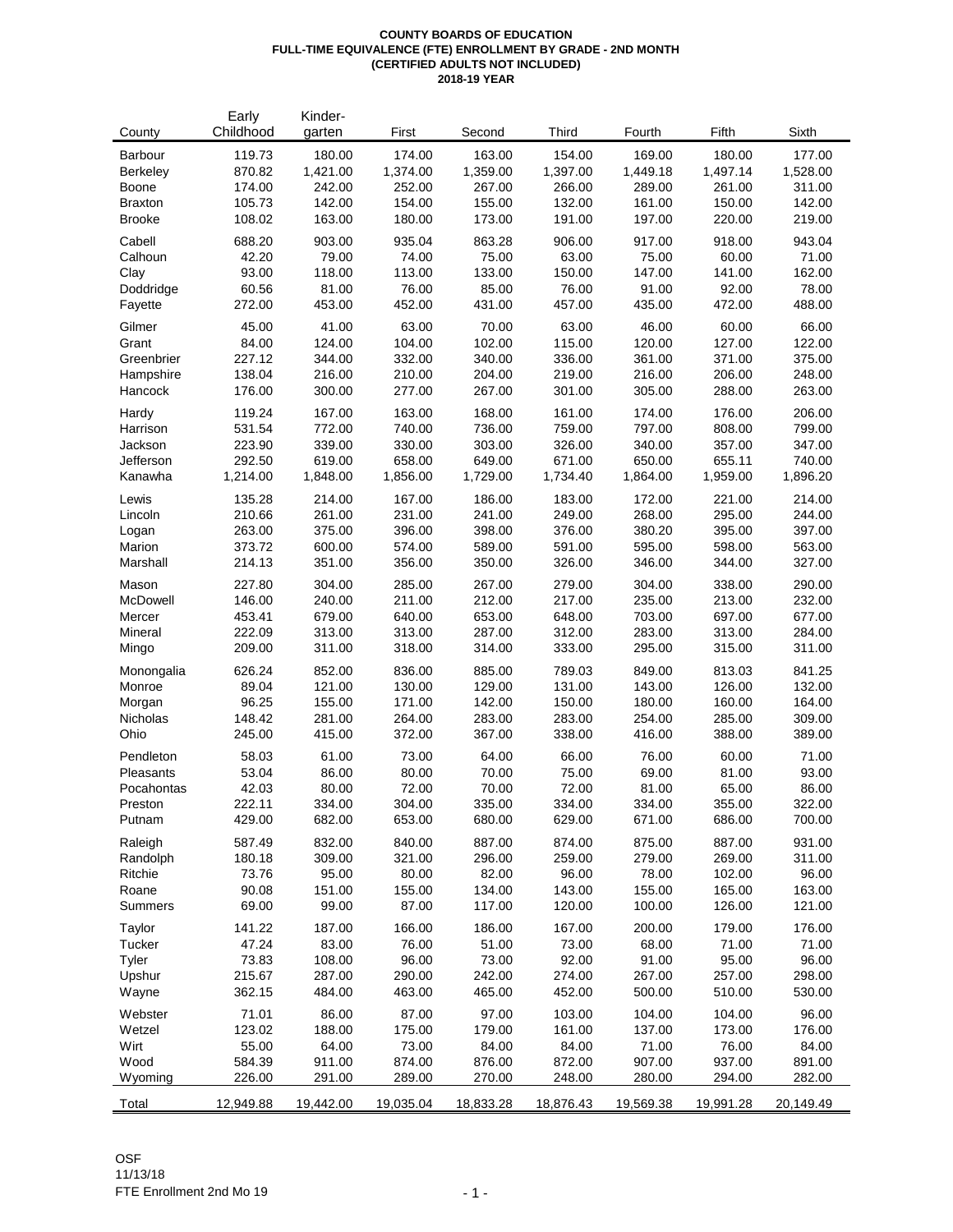#### **COUNTY BOARDS OF EDUCATION FULL-TIME EQUIVALENCE (FTE) ENROLLMENT BY GRADE - 2ND MONTH (CERTIFIED ADULTS NOT INCLUDED) 2018-19 YEAR**

| County           | Seventh          | Eight            | Ninth            | Tenth           | Eleventh        | Twelfth          | Total                |
|------------------|------------------|------------------|------------------|-----------------|-----------------|------------------|----------------------|
| Barbour          | 178.00           | 191.00           | 169.00           | 155.00          | 158.00          | 149.00           | 2,316.73             |
| Berkeley         | 1,471.00         | 1,438.00         | 1,551.52         | 1,504.74        | 1,307.00        | 1,271.00         | 19,439.39            |
| Boone            | 277.00           | 297.00           | 339.00           | 324.00          | 258.00          | 282.00           | 3,839.00             |
| <b>Braxton</b>   | 136.00           | 147.00           | 160.00           | 152.00          | 129.00          | 108.00           | 1,973.73             |
| <b>Brooke</b>    | 237.00           | 236.00           | 252.00           | 251.00          | 186.00          | 216.00           | 2,829.02             |
| Cabell           | 893.08           | 872.04           | 919.79           | 911.50          | 870.14          | 860.00           | 12,400.11            |
| Calhoun          | 66.00            | 73.00            | 59.00            | 67.00           | 85.00           | 72.00            | 961.20               |
| Clay             | 134.00           | 127.00           | 146.00           | 146.00          | 121.00          | 128.00           | 1,859.00             |
| Doddridge        | 85.00            | 97.00            | 81.00            | 63.00           | 74.00           | 73.50            | 1,113.06             |
| Fayette          | 443.00           | 431.00           | 444.00           | 464.00          | 434.00          | 467.00           | 6,143.00             |
| Gilmer           | 67.00            | 66.00            | 62.00            | 49.00           | 53.00           | 58.00            | 809.00               |
| Grant            | 123.00           | 114.00           | 140.00           | 126.00          | 114.00          | 115.00           | 1,630.00             |
| Greenbrier       | 348.00           | 335.00           | 425.00           | 321.00          | 338.00          | 355.00           | 4,808.12             |
| Hampshire        | 219.00           | 236.00           | 207.00           | 237.00          | 225.00          | 211.00           | 2,992.04             |
| Hancock          | 288.00           | 319.00           | 332.00           | 293.00          | 307.50          | 273.00           | 3,989.50             |
| Hardy            | 163.00           | 160.00           | 187.00           | 190.00          | 151.30          | 147.00           | 2,332.54             |
| Harrison         | 778.00           | 816.00           | 869.00           | 790.50          | 767.00          | 737.50           | 10,700.54            |
| Jackson          | 320.00           | 336.00           | 361.00           | 356.00          | 334.00          | 300.00           | 4,572.90             |
| Jefferson        | 649.00           | 691.00           | 756.00           | 682.00          | 683.43          | 621.00           | 9,017.04             |
| Kanawha          | 1,878.21         | 1,895.01         | 2,310.01         | 1,915.37        | 1,806.25        | 1,762.20         | 25,667.65            |
| Lewis            | 198.00           | 182.00           | 169.00           | 202.00          | 146.00          | 161.74           | 2,551.01             |
| Lincoln          | 280.00           | 258.00           | 272.00           | 202.00          | 185.00          | 186.00           | 3,382.66             |
| Logan            | 379.00           | 403.00           | 471.00           | 448.00          | 439.00          | 442.00           | 5,562.20             |
| Marion           | 591.00           | 545.00           | 603.00           | 583.00          | 520.00          | 510.00           | 7,835.72             |
| Marshall         | 339.00           | 333.00           | 329.00           | 314.00          | 337.00          | 331.00           | 4,597.13             |
| Mason            | 290.00           | 317.00           | 329.00           | 266.00          | 284.00          | 285.00           | 4,065.80             |
| McDowell         | 195.00           | 214.00           | 227.00           | 229.00          | 195.00          | 201.00           | 2,967.00             |
| Mercer           | 633.00           | 592.00           | 662.00           | 624.00          | 616.50          | 552.50           | 8,830.41             |
| Mineral          | 281.00           | 307.00           | 342.00           | 276.00          | 281.00          | 284.00           | 4,098.09             |
| Mingo            | 288.00           | 315.00           | 299.00           | 292.00          | 249.00          | 226.00           | 4,075.00             |
| Monongalia       | 821.00           | 810.38           | 906.00           | 917.64          | 766.21          | 791.00           | 11,503.77            |
| Monroe           | 129.00           | 125.00           | 138.00           | 100.00          | 114.00          | 128.00           | 1,735.04             |
| Morgan           | 178.38           | 191.56           | 193.00           | 175.28          | 158.28          | 175.56           | 2,290.31             |
| Nicholas         | 279.00           | 263.00           | 250.00           | 276.00          | 250.00          | 258.00           | 3,683.42             |
| Ohio             | 389.00           | 402.00           | 382.00           | 371.00          | 374.00          | 374.00           | 5,222.00             |
| Pendleton        | 63.00            | 65.00            | 62.00            | 81.00           | 67.00           | 61.00            | 928.03               |
| Pleasants        | 72.00            | 84.00            | 93.00            | 68.00           | 83.00           | 91.00            | 1,098.04             |
| Pocahontas       | 72.00            | 61.00            | 85.00<br>391.25  | 71.00<br>267.00 | 76.00<br>290.00 | 70.00            | 1,003.03<br>4,402.36 |
| Preston          | 330.00           | 320.00<br>719.00 | 802.25           |                 | 688.50          | 264.00<br>734.00 | 9,533.00             |
| Putnam           | 742.25           |                  |                  | 717.00          |                 |                  |                      |
| Raleigh          | 838.00           | 882.00           | 927.00           | 802.00          | 759.00          | 685.00           | 11,606.49            |
| Randolph         | 266.00           | 318.00           | 318.50           | 283.00          | 243.00          | 287.50           | 3,940.18             |
| Ritchie          | 98.00            | 110.00           | 135.00<br>199.00 | 118.00          | 95.00           | 88.00            | 1,346.76             |
| Roane<br>Summers | 157.00<br>105.00 | 156.00<br>115.00 | 135.00           | 174.00<br>97.00 | 129.00<br>91.00 | 115.00<br>104.00 | 2,086.08<br>1,486.00 |
| Taylor           | 167.00           | 175.00           | 195.50           | 175.50          | 149.50          | 135.00           | 2,399.72             |
| Tucker           | 77.00            | 68.00            | 94.00            | 92.00           | 64.00           | 71.00            | 1,006.24             |
| Tyler            | 86.00            | 98.00            | 93.50            | 79.00           | 94.00           | 81.00            | 1,256.33             |
| Upshur           | 306.50           | 271.13           | 283.50           | 265.00          | 251.00          | 247.50           | 3,755.30             |
| Wayne            | 456.00           | 453.00           | 586.00           | 499.00          | 483.00          | 472.00           | 6,715.15             |
| Webster          | 90.00            | 87.00            | 103.00           | 84.00           | 88.00           | 111.00           | 1,311.01             |
| Wetzel           | 205.00           | 174.00           | 212.00           | 195.00          | 195.00          | 181.00           | 2,474.02             |
| Wirt             | 82.00            | 73.00            | 70.00            | 66.00           | 77.00           | 49.00            | 1,008.00             |
| Wood             | 942.00           | 918.00           | 1,049.13         | 948.39          | 852.74          | 788.50           | 12,351.15            |
| Wyoming          | 265.00           | 287.00           | 288.00           | 292.00          | 279.00          | 257.00           | 3,848.00             |
| Total            | 19,443.42        | 19,569.11        | 21,464.94        | 19,647.92       | 18,371.36       | 18,004.50        | 265,348.02           |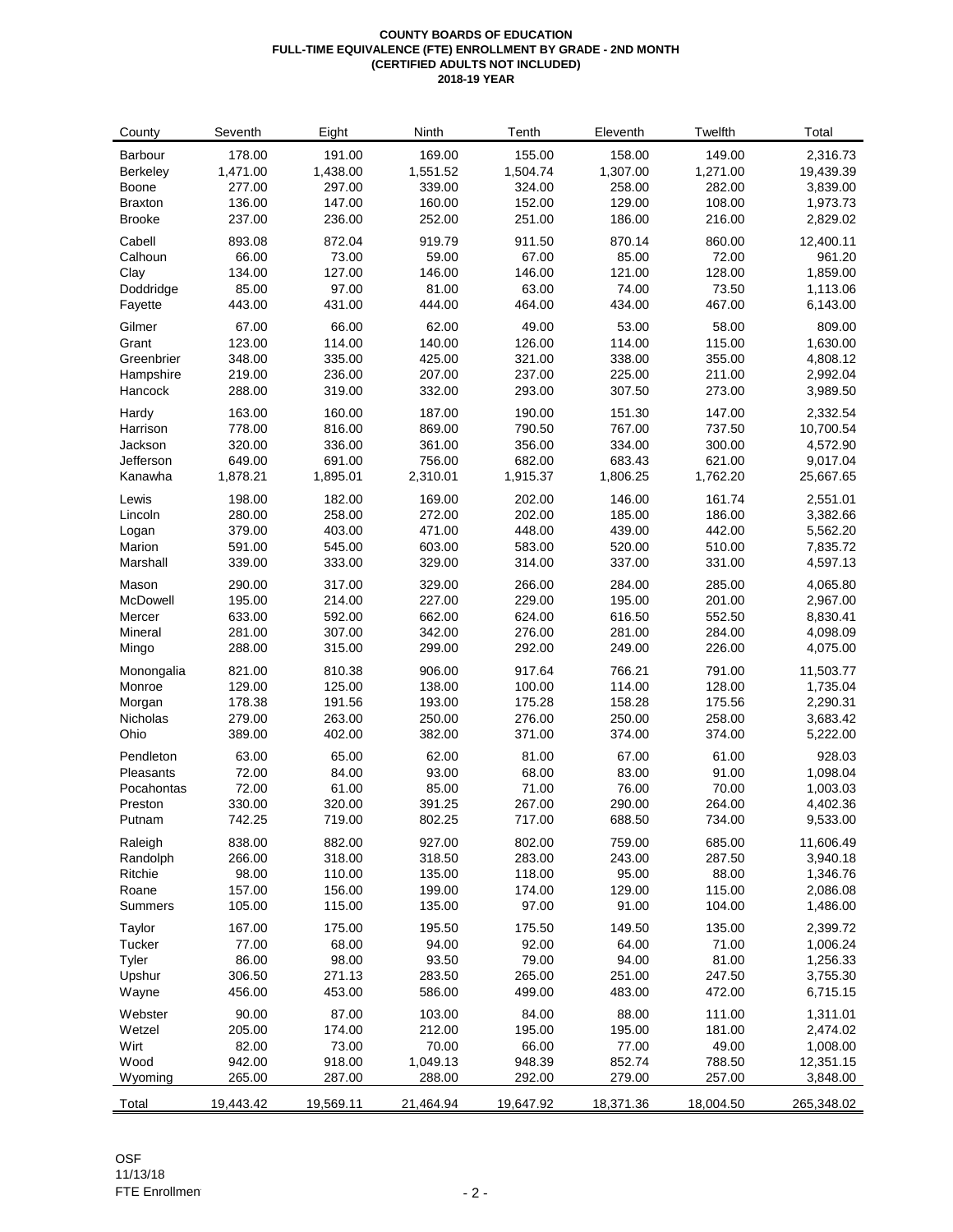#### **COUNTY BOARDS OF EDUCATION SUMMARY OF FTE ENROLLMENT - 2ND MONTH FOR THE 2018-19 YEAR**

|                      | <b>FTE</b>           |
|----------------------|----------------------|
| County               | Enrollment           |
| Barbour              | 2,316.73             |
| Berkeley             | 19,439.39            |
| Boone                | 3,839.00             |
| <b>Braxton</b>       | 1,973.73             |
| <b>Brooke</b>        | 2,829.02             |
| Cabell               | 12,400.11            |
| Calhoun              | 961.20               |
| Clay                 | 1,859.00             |
| Doddridge            | 1,113.06             |
| Fayette              | 6,143.00             |
| Gilmer               | 809.00               |
| Grant                | 1,630.00             |
| Greenbrier           | 4,808.12             |
| Hampshire            | 2,992.04             |
| Hancock              | 3,989.50             |
|                      |                      |
| Hardy                | 2,332.54             |
| Harrison             | 10,700.54            |
| Jackson<br>Jefferson | 4,572.90<br>9,017.04 |
| Kanawha              | 25,667.65            |
|                      |                      |
| Lewis                | 2,551.01             |
| Lincoln              | 3,382.66             |
| Logan                | 5,562.20<br>7,835.72 |
| Marion<br>Marshall   | 4,597.13             |
|                      |                      |
| Mason                | 4,065.80             |
| McDowell             | 2,967.00             |
| Mercer               | 8,830.41             |
| Mineral              | 4,098.09             |
| Mingo                | 4,075.00             |
| Monongalia           | 11,503.77            |
| Monroe               | 1,735.04             |
| Morgan               | 2,290.31             |
| Nicholas             | 3,683.42             |
| Ohio                 | 5,222.00             |
| Pendleton            | 928.03               |
| Pleasants            | 1,098.04             |
| Pocahontas           | 1,003.03             |
| Preston              | 4,402.36             |
| Putnam               | 9,533.00             |
| Raleigh              | 11,606.49            |
| Randolph             | 3,940.18             |
| Ritchie              | 1,346.76             |
| Roane                | 2,086.08             |
| Summers              | 1,486.00             |
| Taylor               | 2,399.72             |
| Tucker               | 1,006.24             |
| Tyler                | 1,256.33             |
| Upshur               | 3,755.30             |
| Wayne                | 6,715.15             |
| Webster              | 1,311.01             |
| Wetzel               | 2,474.02             |
| Wirt                 | 1,008.00             |
| Wood                 | 12,351.15            |
| Wyoming              | 3,848.00             |
| Total                | 265,348.02           |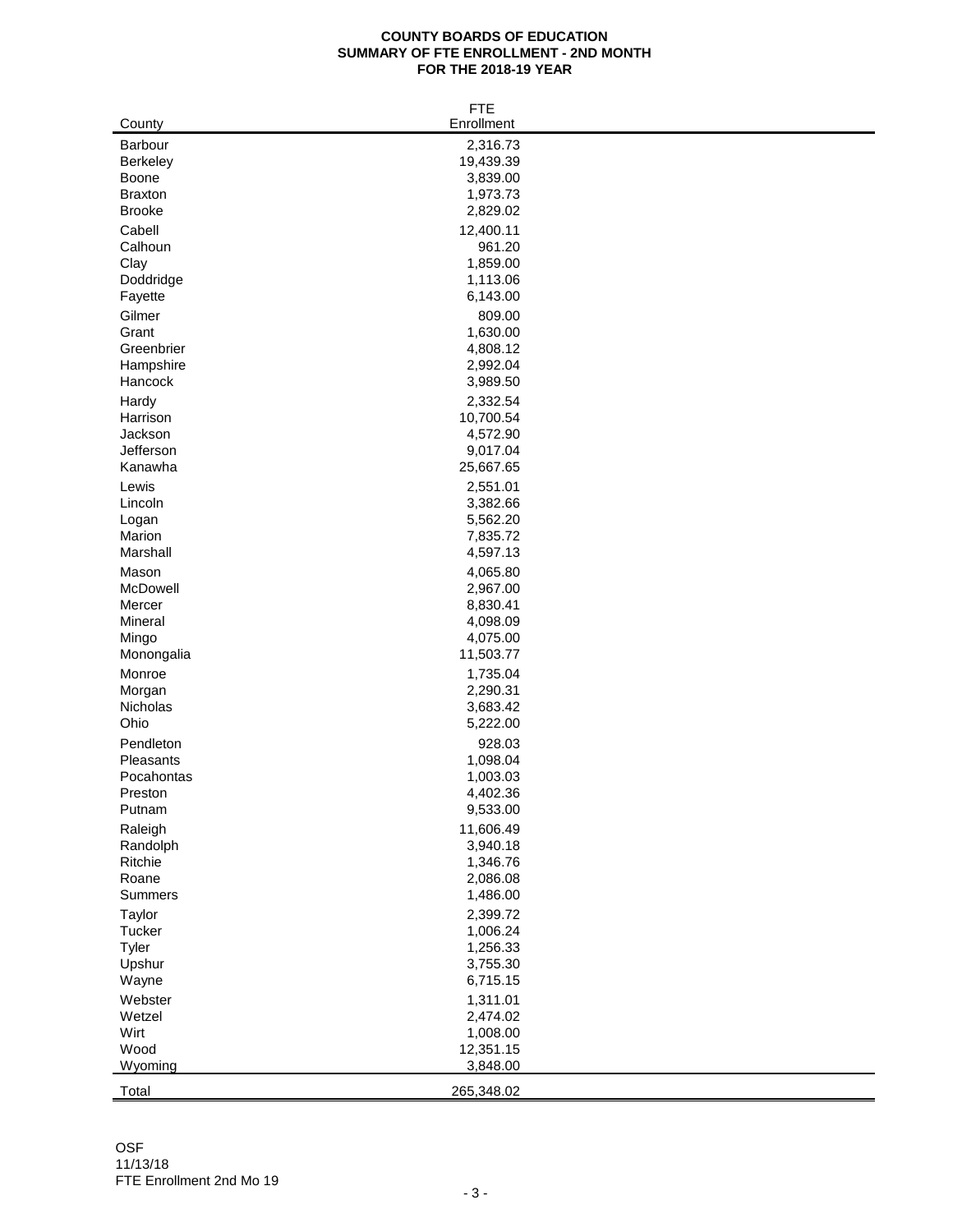## **COUNTY BOARDS OF EDUCATION SUMMARY OF FTE ENROLLMENT - 2ND MONTH ARRANGED IN DESCENDING ORDER FOR THE 2018-19 YEAR**

|                          |                | <b>FTE</b> |
|--------------------------|----------------|------------|
| Ct.                      | County         | Enrollment |
| $\mathbf{1}$             | Kanawha        | 25,667.65  |
| 2                        | Berkeley       | 19,439.39  |
| 3                        | Cabell         | 12,400.11  |
|                          | Wood           | 12,351.15  |
| 4                        |                |            |
| 5                        | Raleigh        | 11,606.49  |
| 6                        | Monongalia     | 11,503.77  |
| $\overline{7}$           | Harrison       | 10,700.54  |
| 8                        | Putnam         | 9,533.00   |
| 9                        | Jefferson      | 9,017.04   |
| 10                       | Mercer         | 8,830.41   |
| 11                       | Marion         | 7,835.72   |
| 12                       | Wayne          | 6,715.15   |
| 13                       | Fayette        | 6,143.00   |
| 14                       | Logan          | 5,562.20   |
|                          |                |            |
| 15                       | Ohio           | 5,222.00   |
| 16                       | Greenbrier     | 4,808.12   |
| 17                       | Marshall       | 4,597.13   |
| 18                       | Jackson        | 4,572.90   |
| 19                       | Preston        | 4,402.36   |
| 20                       | Mineral        | 4,098.09   |
| 21                       | Mingo          | 4,075.00   |
| 22                       | Mason          | 4,065.80   |
| 23                       | Hancock        | 3,989.50   |
| 24                       | Randolph       | 3,940.18   |
| 25                       | Wyoming        | 3,848.00   |
|                          |                |            |
| 26                       | Boone          | 3,839.00   |
| 27                       | Upshur         | 3,755.30   |
| 28                       | Nicholas       | 3,683.42   |
| 29                       | Lincoln        | 3,382.66   |
| 30                       | Hampshire      | 2,992.04   |
| 31                       | McDowell       | 2,967.00   |
| 32                       | <b>Brooke</b>  | 2,829.02   |
| 33                       | Lewis          | 2,551.01   |
| 34                       | Wetzel         | 2,474.02   |
| 35                       | Taylor         | 2,399.72   |
|                          |                |            |
| 36                       | Hardy          | 2,332.54   |
| 37                       | Barbour        | 2,316.73   |
| 38                       | Morgan         | 2,290.31   |
| 39                       | Roane          | 2,086.08   |
| 40                       | <b>Braxton</b> | 1,973.73   |
| 41                       | Clay           | 1,859.00   |
| 42                       | Monroe         | 1,735.04   |
| 43                       | Grant          | 1,630.00   |
| 44                       | <b>Summers</b> | 1,486.00   |
| 45                       | Ritchie        | 1,346.76   |
|                          |                |            |
| 46                       | Webster        | 1,311.01   |
| 47                       | Tyler          | 1,256.33   |
| 48                       | Doddridge      | 1,113.06   |
| 49                       | Pleasants      | 1,098.04   |
| 50                       | Wirt           | 1,008.00   |
| 51                       | Tucker         | 1,006.24   |
| 52                       | Pocahontas     | 1,003.03   |
| 53                       | Calhoun        | 961.20     |
| 54                       | Pendleton      | 928.03     |
| 55                       | Gilmer         | 809.00     |
|                          |                |            |
| $\overline{\phantom{a}}$ | Total          | 265,348.02 |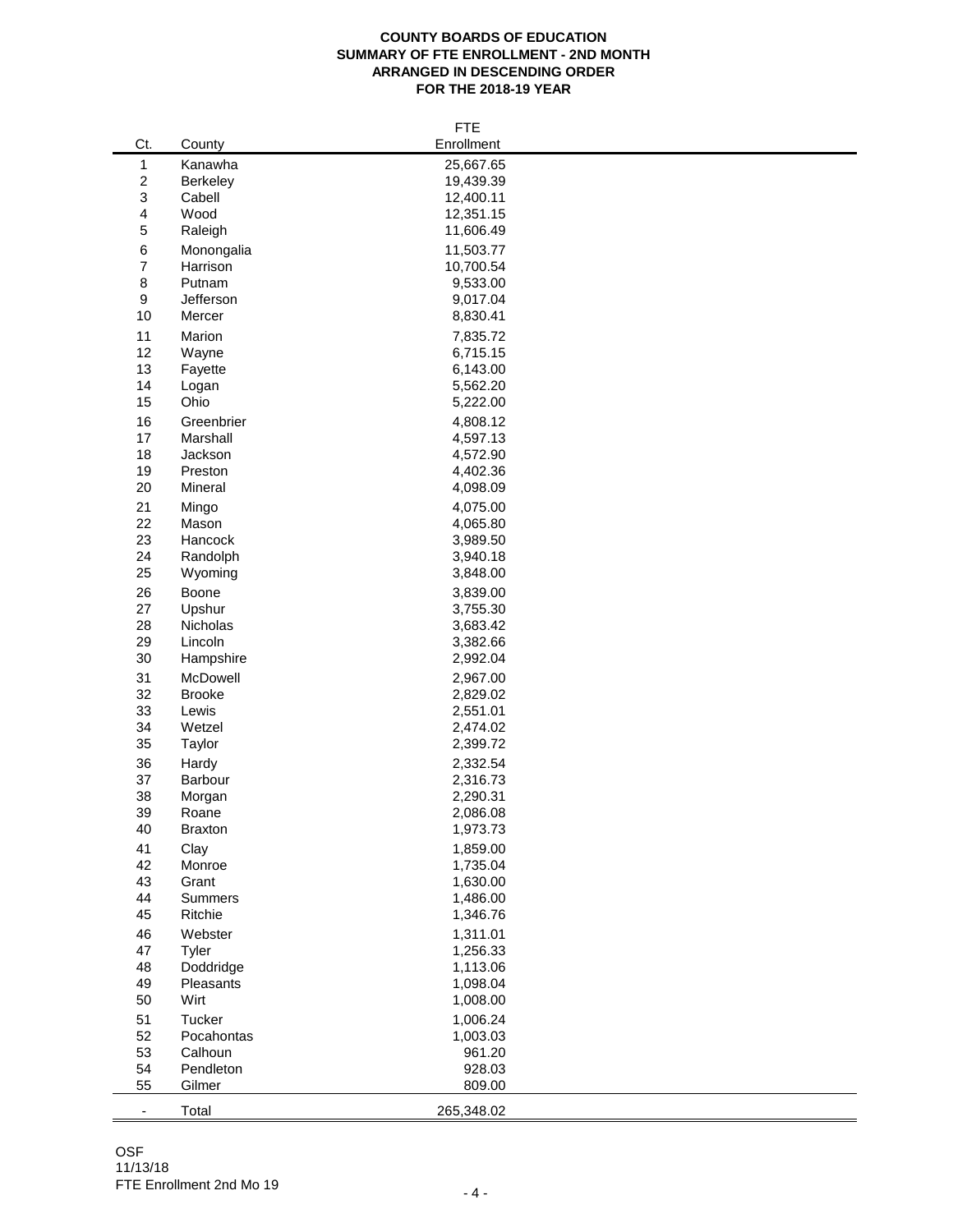# **COUNTY BOARDS OF EDUCATION SUMMARY OF FTE ENROLLMENT - 2ND MONTH ENROLLMENT BY GROUPS FOR THE 2018-19 YEAR**

|                 | Early            |                 |                      |                      |                       |
|-----------------|------------------|-----------------|----------------------|----------------------|-----------------------|
| County          | Childhood        | Kindergarten    | Grades 1-8           | Grades 9-12          | Total                 |
| Barbour         | 119.73           | 180.00          | 1,386.00             | 631.00               | 2,316.73              |
| <b>Berkeley</b> | 870.82           | 1,421.00        | 11,513.32            | 5,634.26             | 19,439.39             |
| Boone           | 174.00           | 242.00          | 2,220.00             | 1,203.00             | 3,839.00              |
| <b>Braxton</b>  | 105.73           | 142.00          | 1,177.00             | 549.00               | 1,973.73              |
| <b>Brooke</b>   | 108.02           | 163.00          | 1,653.00             | 905.00               | 2,829.02              |
| Cabell          | 688.20           | 903.00          | 7,247.48             | 3,561.43             | 12,400.11             |
| Calhoun         | 42.20            | 79.00           | 557.00               | 283.00               | 961.20                |
| Clay            | 93.00            | 118.00          | 1,107.00             | 541.00               | 1,859.00              |
| Doddridge       | 60.56            | 81.00           | 680.00               | 291.50               | 1,113.06              |
| Fayette         | 272.00           | 453.00          | 3,609.00             | 1,809.00             | 6,143.00              |
| Gilmer          | 45.00            | 41.00           | 501.00               | 222.00               | 809.00                |
| Grant           | 84.00            | 124.00          | 927.00               | 495.00               | 1,630.00              |
| Greenbrier      | 227.12           | 344.00          | 2,798.00             | 1,439.00             | 4,808.12              |
| Hampshire       | 138.04           | 216.00          | 1,758.00             | 880.00               | 2,992.04              |
| Hancock         | 176.00           | 300.00          | 2,308.00             | 1,205.50             | 3,989.50              |
| Hardy           | 119.24           | 167.00          | 1,371.00             | 675.30               | 2,332.54              |
| Harrison        | 531.54           | 772.00          | 6,233.00             | 3,164.00             | 10,700.54             |
| Jackson         | 223.90           | 339.00          | 2,659.00             | 1,351.00             | 4,572.90              |
| Jefferson       | 292.50           | 619.00          | 5,363.11             | 2,742.43             | 9,017.04              |
| Kanawha         | 1,214.00         | 1,848.00        | 14,811.82            | 7,793.83             | 25,667.65             |
| Lewis           | 135.28           | 214.00          | 1,523.00             | 678.74               | 2,551.01              |
| Lincoln         | 210.66           | 261.00          | 2,066.00             | 845.00               | 3,382.66              |
| Logan           | 263.00           | 375.00          | 3,124.20             | 1,800.00             | 5,562.20              |
| Marion          | 373.72           | 600.00          | 4,646.00             | 2,216.00             | 7,835.72              |
| Marshall        | 214.13           | 351.00          | 2,721.00             | 1,311.00             | 4,597.13              |
| Mason           | 227.80           | 304.00          | 2,370.00             | 1,164.00             | 4,065.80              |
| <b>McDowell</b> | 146.00           | 240.00          | 1,729.00             | 852.00               | 2,967.00              |
| Mercer          | 453.41           | 679.00          | 5,243.00             | 2,455.00             | 8,830.41              |
| Mineral         | 222.09           | 313.00          | 2,380.00             | 1,183.00             | 4,098.09              |
| Mingo           | 209.00           | 311.00          | 2,489.00             | 1,066.00             | 4,075.00              |
| Monongalia      | 626.24           | 852.00          | 6,644.69             | 3,380.85             | 11,503.77             |
| Monroe          | 89.04            | 121.00          | 1,045.00             | 480.00               | 1,735.04              |
| Morgan          | 96.25            | 155.00          | 1,336.94             | 702.12               | 2,290.31              |
| Nicholas        | 148.42           | 281.00          | 2,220.00             | 1,034.00             | 3,683.42              |
| Ohio            | 245.00           | 415.00          | 3,061.00             | 1,501.00             | 5,222.00              |
| Pendleton       | 58.03            | 61.00           | 538.00               | 271.00               | 928.03                |
| Pleasants       | 53.04            | 86.00           | 624.00               | 335.00               | 1,098.04              |
| Pocahontas      | 42.03            | 80.00           | 579.00               | 302.00               | 1,003.03              |
| Preston         | 222.11           | 334.00          | 2,634.00             | 1,212.25             | 4,402.36              |
| Putnam          | 429.00           | 682.00          | 5,480.25             | 2,941.75             | 9,533.00              |
| Raleigh         | 587.49           | 832.00          | 7,014.00             | 3,173.00             | 11,606.49             |
| Randolph        | 180.18           | 309.00          | 2,319.00             | 1,132.00             | 3,940.18              |
| Ritchie         | 73.76            | 95.00           | 742.00               | 436.00               | 1,346.76              |
| Roane           | 90.08            | 151.00          | 1,228.00             | 617.00               | 2,086.08              |
| Summers         | 69.00            | 99.00           | 891.00               | 427.00               | 1,486.00              |
| Taylor          | 141.22           | 187.00          | 1,416.00             | 655.50               | 2,399.72              |
| Tucker          | 47.24            | 83.00           | 555.00               | 321.00               | 1,006.24              |
| Tyler           | 73.83            | 108.00          | 727.00               | 347.50               | 1,256.33              |
| Upshur          | 215.67           | 287.00          | 2,205.63             | 1,047.00             | 3,755.30              |
| Wayne           | 362.15           | 484.00          | 3,829.00             | 2,040.00             | 6,715.15              |
| Webster         | 71.01            |                 | 768.00               |                      |                       |
| Wetzel          | 123.02           | 86.00<br>188.00 | 1,380.00             | 386.00<br>783.00     | 1,311.01              |
| Wirt            | 55.00            |                 |                      | 262.00               | 2,474.02              |
| Wood            |                  | 64.00<br>911.00 | 627.00               |                      | 1,008.00              |
| Wyoming         | 584.39<br>226.00 | 291.00          | 7,217.00<br>2,215.00 | 3,638.76<br>1,116.00 | 12,351.15<br>3,848.00 |
|                 |                  |                 |                      |                      |                       |
| Total           | 12,949.88        | 19,442.00       | 155,467.43           | 77,488.72            | 265,348.02            |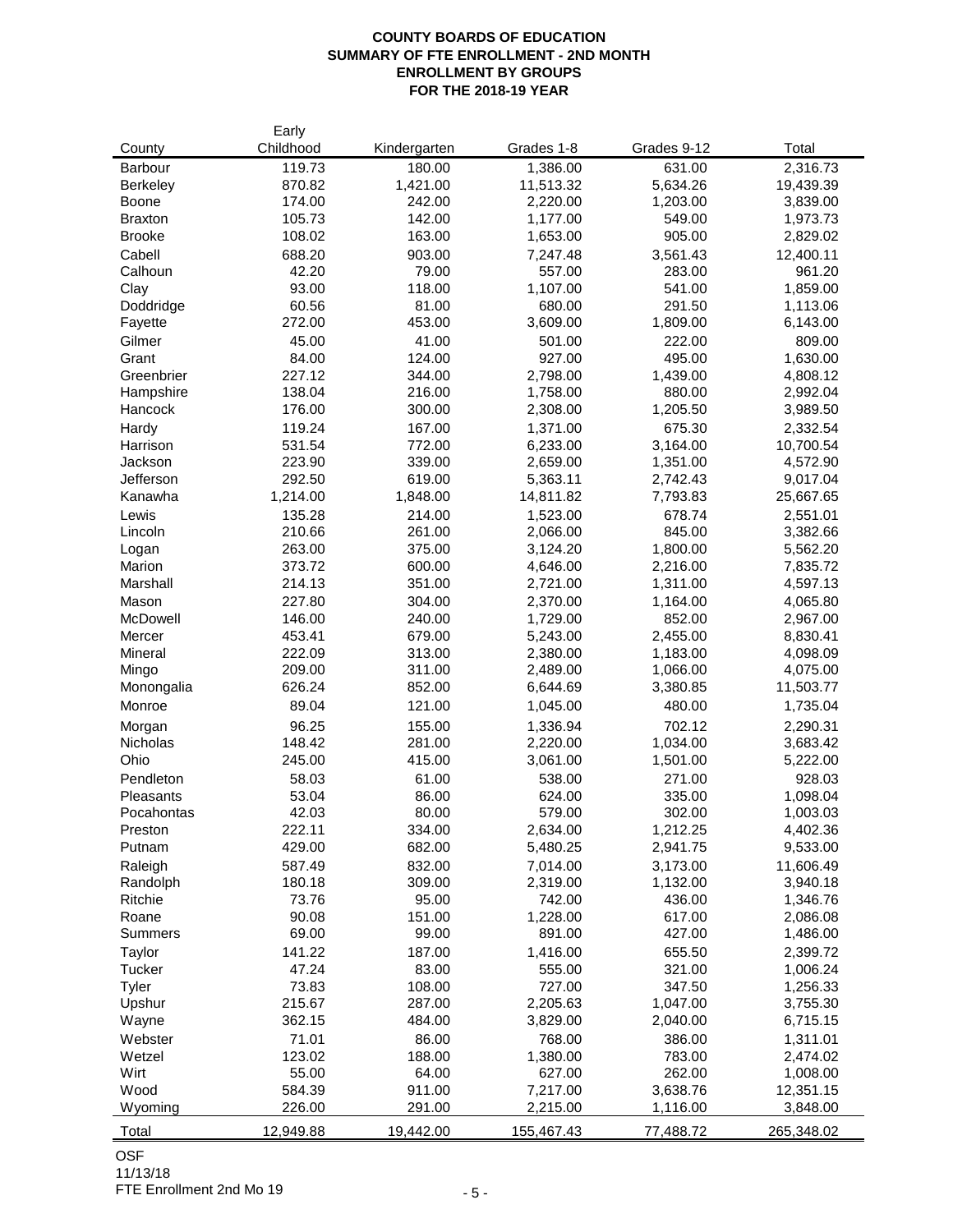#### **COUNTY BOARDS OF EDUCATION COMPARISON OF FTE ENROLLMENT - 2ND MONTH 2017-18 AND 2018-19 SCHOOL YEARS**

| County          | 2017-18<br>2nd Month | 2018-19<br>2nd Month | Difference | Pct.<br>Change |
|-----------------|----------------------|----------------------|------------|----------------|
| <b>Barbour</b>  | 2,299.10             | 2,316.73             | 17.63      | 0.77%          |
| Berkeley        | 19,244.27            | 19,439.39            | 195.12     | 1.01%          |
| Boone           | 4,010.00             | 3,839.00             | (171.00)   | $-4.26%$       |
| <b>Braxton</b>  | 1,998.10             | 1,973.73             | (24.37)    | $-1.22%$       |
| <b>Brooke</b>   | 2,935.00             | 2,829.02             | (105.98)   | $-3.61%$       |
| Cabell          | 12,697.68            | 12,400.11            | (297.57)   | $-2.34%$       |
| Calhoun         | 1,025.82             | 961.20               | (64.62)    | $-6.30%$       |
| Clay            | 1,922.00             | 1,859.00             | (63.00)    | $-3.28%$       |
| Doddridge       | 1,115.00             | 1,113.06             | (1.94)     | $-0.17%$       |
| Fayette         | 6,365.00             | 6,143.00             | (222.00)   | $-3.49%$       |
| Gilmer          | 797.00               | 809.00               | 12.00      | 1.51%          |
| Grant           | 1,655.02             | 1,630.00             | (25.02)    | $-1.51%$       |
| Greenbrier      | 4,897.00             | 4,808.12             | (88.88)    | $-1.81%$       |
| Hampshire       | 3,149.40             | 2,992.04             | (157.36)   | $-5.00%$       |
| Hancock         | 4,086.00             | 3,989.50             | (96.50)    | $-2.36%$       |
| Hardy           | 2,340.12             | 2,332.54             | (7.58)     | $-0.32%$       |
| Harrison        | 10,718.42            | 10,700.54            | (17.88)    | $-0.17%$       |
| Jackson         | 4,645.57             | 4,572.90             | (72.67)    | $-1.56%$       |
| Jefferson       | 9,145.14             | 9,017.04             | (128.10)   | $-1.40%$       |
| Kanawha         | 26,220.30            | 25,667.65            | (552.65)   | $-2.11%$       |
| Lewis           | 2,565.11             | 2,551.01             | (14.10)    | $-0.55%$       |
| Lincoln         | 3,458.14             | 3,382.66             | (75.48)    | $-2.18%$       |
| Logan           | 5,797.02             | 5,562.20             | (234.82)   | $-4.05%$       |
| Marion          | 7,997.04             | 7,835.72             | (161.32)   | $-2.02%$       |
| Marshall        | 4,662.26             | 4,597.13             | (65.13)    | $-1.40%$       |
| Mason           | 4,163.50             | 4,065.80             | (97.70)    | $-2.35%$       |
| McDowell        | 3,056.00             | 2,967.00             | (89.00)    | $-2.91%$       |
| Mercer          | 8,932.23             | 8,830.41             | (101.82)   | $-1.14%$       |
| Mineral         | 4,095.08             | 4,098.09             | 3.01       | 0.07%          |
| Mingo           | 4,200.40             | 4,075.00             | (125.40)   | $-2.99%$       |
| Monongalia      | 11,587.75            | 11,503.77            | (83.97)    | $-0.72%$       |
| Monroe          | 1,778.90             | 1,735.04             | (43.86)    | $-2.47%$       |
| Morgan          | 2,328.42             | 2,290.31             | (38.11)    | $-1.64%$       |
| <b>Nicholas</b> | 3,733.50             | 3,683.42             | (50.08)    | $-1.34%$       |
| Ohio            | 5,268.50             | 5,222.00             | (46.50)    | $-0.88%$       |
| Pendleton       | 929.56               | 928.03               | (1.53)     | $-0.16%$       |
| Pleasants       | 1,145.00             | 1,098.04             | (46.96)    | $-4.10%$       |
| Pocahontas      | 1,025.00             | 1,003.03             | (21.97)    | $-2.14%$       |
| Preston         | 4,514.54             | 4,402.36             | (112.18)   | $-2.48%$       |
| Putnam          | 9,623.55             | 9,533.00             | (90.55)    | $-0.94%$       |
| Raleigh         | 11,975.38            | 11,606.49            | (368.89)   | $-3.08%$       |
| Randolph        | 4,028.23             | 3,940.18             | (88.05)    | $-2.19%$       |
| Ritchie         | 1,444.62             | 1,346.76             | (97.86)    | $-6.77%$       |
| Roane           | 2,225.02             | 2,086.08             | (138.94)   | $-6.24%$       |
| <b>Summers</b>  | 1,518.00             | 1,486.00             | (32.00)    | $-2.11%$       |
| Taylor          | 2,429.26             | 2,399.72             | (29.54)    | $-1.22%$       |
| <b>Tucker</b>   | 1,008.00             | 1,006.24             | (1.76)     | $-0.17%$       |
| Tyler           | 1,290.10             | 1,256.33             | (33.77)    | $-2.62%$       |
| Upshur          | 3,755.50             | 3,755.30             | (0.20)     | $-0.01%$       |
| Wayne           | 6,986.13             | 6,715.15             | (270.98)   | $-3.88%$       |
| Webster         | 1,366.00             | 1,311.01             | (54.99)    | $-4.03%$       |
| Wetzel          | 2,531.00             | 2,474.02             | (56.98)    | $-2.25%$       |
| Wirt            | 1,033.86             | 1,008.00             | (25.86)    | $-2.50%$       |
| Wood            | 12,571.65            | 12,351.15            | (220.50)   | $-1.75%$       |
| Wyoming         | 3,936.00             | 3,848.00             | (88.00)    | $-2.24%$       |
| Total           | 270,226.18           | 265,348.02           | (4,878.16) | $-1.81%$       |

# OSF

11/13/18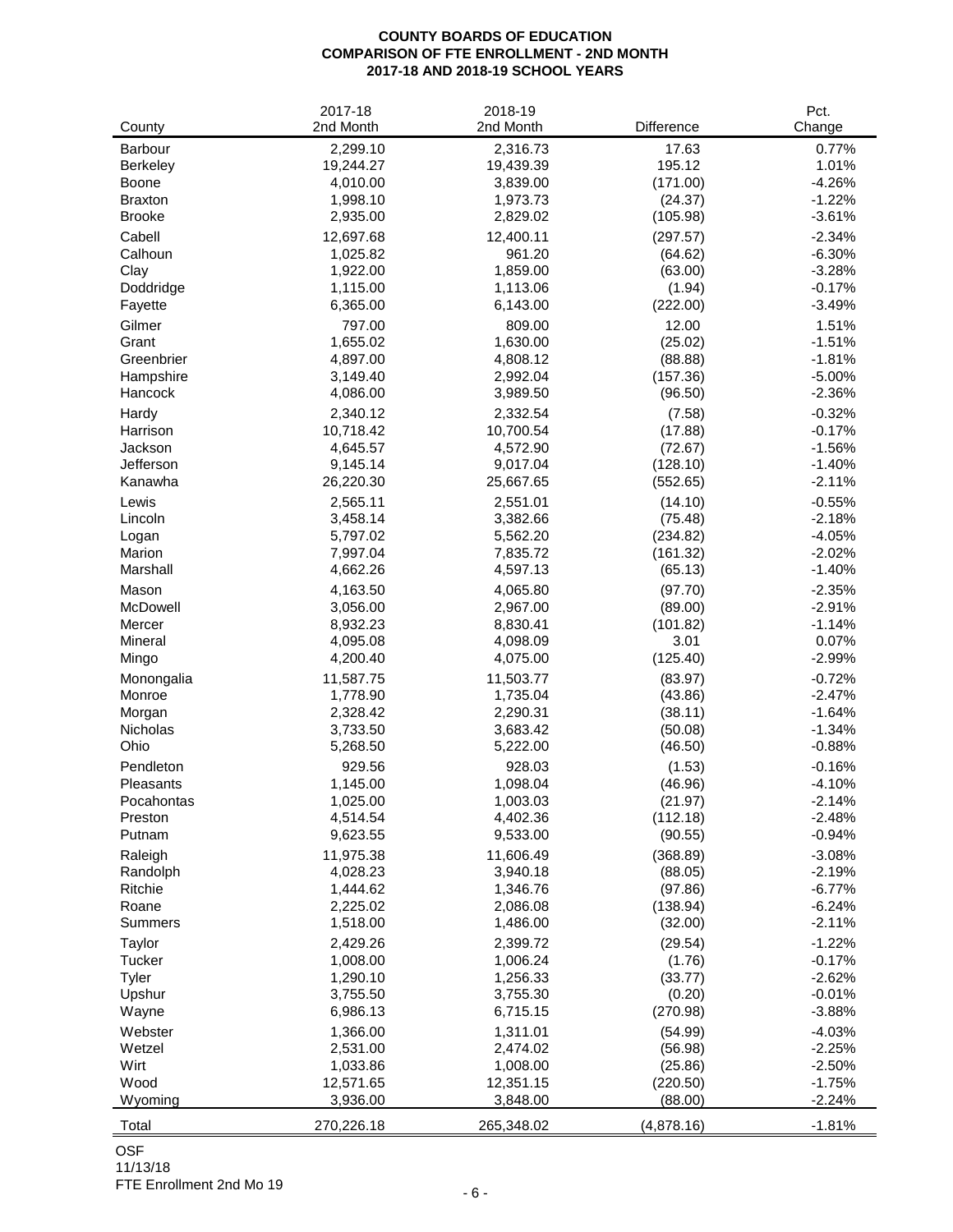### **COUNTY BOARDS OF EDUCATION COMPARISON OF FTE ENROLLMENT - 2ND MONTH ARRANGED IN DESCENDING ORDER BY NUMBER OF STUDENTS 2017-18 AND 2018-19 SCHOOL YEARS**

|                          |                  | 2017-18              | 2018-19    |            | Pct.                 |
|--------------------------|------------------|----------------------|------------|------------|----------------------|
| Ct.                      | County           | 2nd Month            | 2nd Month  | Difference | Change               |
| $\mathbf{1}$             | Berkeley         | 19,244.27            | 19,439.39  | 195.12     | 1.01%                |
| $\boldsymbol{2}$         | Barbour          | 2,299.10             | 2,316.73   | 17.63      | 0.77%                |
| $\mathbf{3}$             | Gilmer           | 797.00               | 809.00     | 12.00      | 1.51%                |
| $\overline{\mathcal{A}}$ | Mineral          | 4,095.08             | 4,098.09   | 3.01       | 0.07%                |
| $\mathbf 5$              | Upshur           | 3,755.50             | 3,755.30   | (0.20)     | $-0.01%$             |
| 6                        | Pendleton        | 929.56               | 928.03     | (1.53)     | $-0.16%$             |
| $\overline{7}$           | Tucker           | 1,008.00             | 1,006.24   | (1.76)     | $-0.17%$             |
| 8                        | Doddridge        | 1,115.00             | 1,113.06   | (1.94)     | $-0.17%$             |
| $\boldsymbol{9}$         | Hardy            | 2,340.12             | 2,332.54   | (7.58)     | $-0.32%$             |
| 10                       | Lewis            | 2,565.11             | 2,551.01   | (14.10)    | $-0.55%$             |
| 11                       | Harrison         | 10,718.42            | 10,700.54  | (17.88)    | $-0.17%$             |
| 12                       | Pocahontas       | 1,025.00             | 1,003.03   | (21.97)    | $-2.14%$             |
| 13                       | <b>Braxton</b>   | 1,998.10             | 1,973.73   | (24.37)    | $-1.22%$             |
| 14                       | Grant            | 1,655.02             | 1,630.00   | (25.02)    | $-1.51%$             |
| 15                       | Wirt             | 1,033.86             | 1,008.00   | (25.86)    | $-2.50%$             |
|                          |                  | 2,429.26             |            |            |                      |
| 16<br>17                 | Taylor           | 1,518.00             | 2,399.72   | (29.54)    | $-1.22%$             |
|                          | <b>Summers</b>   |                      | 1,486.00   | (32.00)    | $-2.11%$             |
| 18                       | Tyler            | 1,290.10             | 1,256.33   | (33.77)    | $-2.62%$             |
| 19<br>20                 | Morgan<br>Monroe | 2,328.42<br>1,778.90 | 2,290.31   | (38.11)    | $-1.64%$<br>$-2.47%$ |
|                          |                  |                      | 1,735.04   | (43.86)    |                      |
| 21                       | Ohio             | 5,268.50             | 5,222.00   | (46.50)    | $-0.88%$             |
| 22                       | Pleasants        | 1,145.00             | 1,098.04   | (46.96)    | $-4.10%$             |
| 23                       | Nicholas         | 3,733.50             | 3,683.42   | (50.08)    | $-1.34%$             |
| 24                       | Webster          | 1,366.00             | 1,311.01   | (54.99)    | $-4.03%$             |
| 25                       | Wetzel           | 2,531.00             | 2,474.02   | (56.98)    | $-2.25%$             |
| 26                       | Clay             | 1,922.00             | 1,859.00   | (63.00)    | $-3.28%$             |
| 27                       | Calhoun          | 1,025.82             | 961.20     | (64.62)    | $-6.30%$             |
| 28                       | Marshall         | 4,662.26             | 4,597.13   | (65.13)    | $-1.40%$             |
| 29                       | Jackson          | 4,645.57             | 4,572.90   | (72.67)    | $-1.56%$             |
| 30                       | Lincoln          | 3,458.14             | 3,382.66   | (75.49)    | $-2.18%$             |
| 31                       | Monongalia       | 11,587.75            | 11,503.77  | (83.97)    | $-0.72%$             |
| 32                       | Wyoming          | 3,936.00             | 3,848.00   | (88.00)    | $-2.24%$             |
| 33                       | Randolph         | 4,028.23             | 3,940.18   | (88.05)    | $-2.19%$             |
| 34                       | Greenbrier       | 4,897.00             | 4,808.12   | (88.88)    | $-1.81%$             |
| 35                       | McDowell         | 3,056.00             | 2,967.00   | (89.00)    | $-2.91%$             |
| 36                       | Putnam           | 9,623.55             | 9,533.00   | (90.55)    | $-0.94%$             |
| 37                       | Hancock          | 4,086.00             | 3,989.50   | (96.50)    | $-2.36%$             |
| 38                       | Mason            | 4,163.50             | 4,065.80   | (97.70)    | $-2.35%$             |
| 39                       | Ritchie          | 1,444.62             | 1,346.76   | (97.86)    | $-6.77%$             |
| 40                       | Mercer           | 8,932.23             | 8,830.41   | (101.82)   | $-1.14%$             |
| 41                       | <b>Brooke</b>    | 2,935.00             | 2,829.02   | (105.98)   | $-3.61%$             |
| 42                       | Preston          | 4,514.54             | 4,402.36   | (112.18)   | $-2.48%$             |
| 43                       | Mingo            | 4,200.40             | 4,075.00   | (125.40)   | $-2.99%$             |
| 44                       | Jefferson        | 9,145.14             | 9,017.04   | (128.10)   | $-1.40%$             |
| 45                       | Roane            | 2,225.02             | 2,086.08   | (138.94)   | $-6.24%$             |
| 46                       | Hampshire        | 3,149.40             | 2,992.04   | (157.36)   | $-5.00%$             |
| 47                       | Marion           | 7,997.04             | 7,835.72   | (161.32)   | $-2.02%$             |
| 48                       | Boone            | 4,010.00             | 3,839.00   | (171.00)   | $-4.26%$             |
| 49                       | Wood             | 12,571.65            | 12,351.15  | (220.50)   | $-1.75%$             |
| 50                       | Fayette          | 6,365.00             | 6,143.00   | (222.00)   | $-3.49%$             |
| 51                       | Logan            | 5,797.02             | 5,562.20   | (234.82)   | $-4.05%$             |
| 52                       | Wayne            | 6,986.13             | 6,715.15   | (270.98)   | $-3.88%$             |
| 53                       | Cabell           | 12,697.68            | 12,400.11  | (297.57)   | $-2.34%$             |
| 54                       | Raleigh          | 11,975.38            | 11,606.49  | (368.89)   | $-3.08%$             |
| 55                       | Kanawha          | 26,220.30            | 25,667.65  | (552.65)   | $-2.11%$             |
| ۰                        | Total            | 270,226.18           | 265,348.02 | (4,878.17) | $-1.81%$             |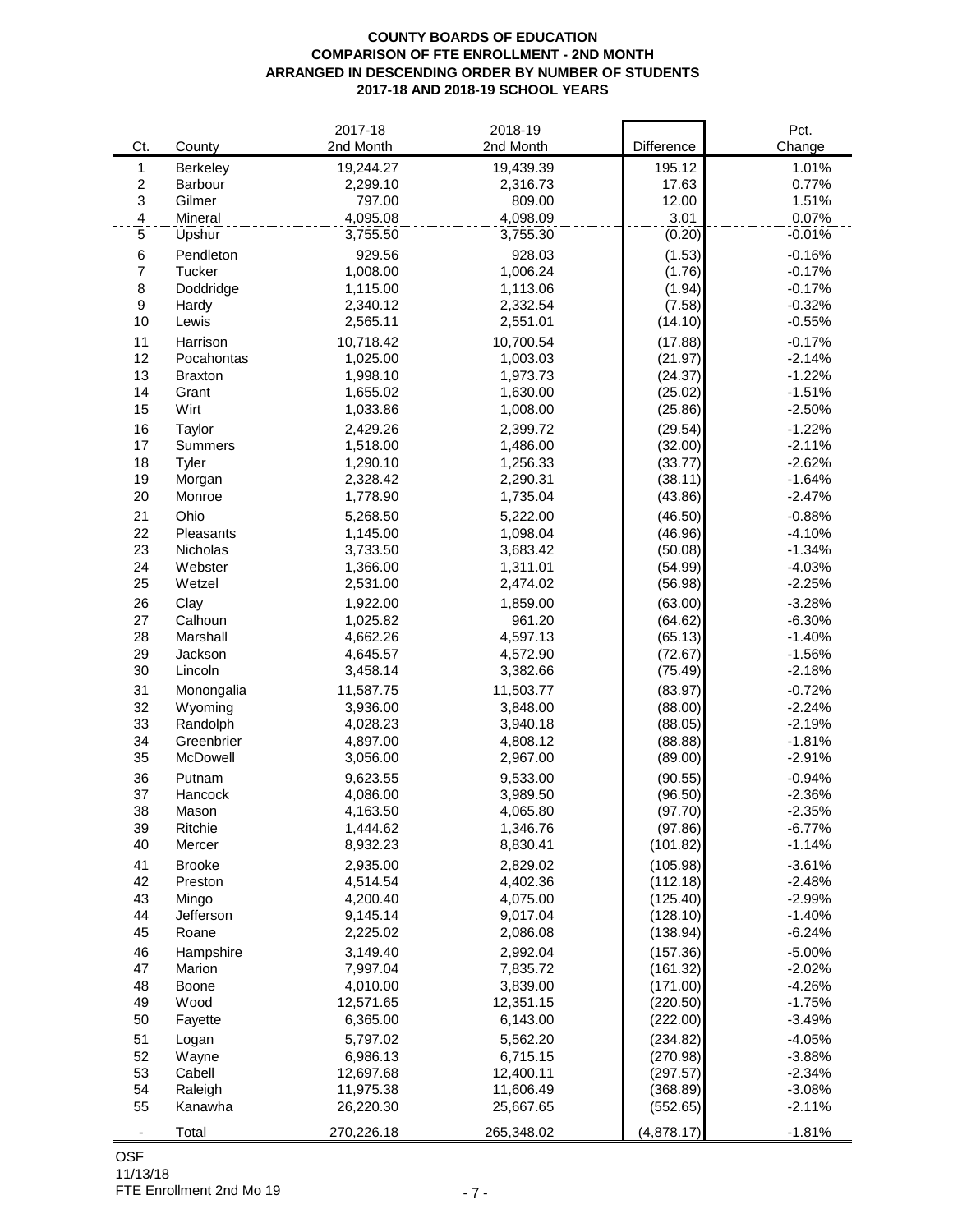### **COUNTY BOARDS OF EDUCATION COMPARISON OF FTE ENROLLMENT - 2ND MONTH ARRANGED IN DESCENDING ORDER BY PERCENT CHANGE 2017-18 AND 2018-19 SCHOOL YEARS**

|                          |                 | 2017-18    | 2018-19    |            | Pct.     |
|--------------------------|-----------------|------------|------------|------------|----------|
| Ct.                      | County          | 2nd Month  | 2nd Month  | Difference | Change   |
| $\mathbf{1}$             | Gilmer          | 797.00     | 809.00     | 12.00      | 1.51%    |
| $\boldsymbol{2}$         | Berkeley        | 19,244.27  | 19,439.39  | 195.12     | 1.01%    |
| $\mathfrak{S}$           | Barbour         | 2,299.10   | 2,316.73   | 17.63      | 0.77%    |
| $\overline{\mathcal{A}}$ | Mineral         | 4,095.08   | 4,098.09   | 3.01       | 0.07%    |
| $\sqrt{5}$               | Upshur          | 3,755.50   | 3,755.30   | (0.20)     | $-0.01%$ |
| 6                        | Pendleton       | 929.56     | 928.03     | (1.53)     | $-0.16%$ |
| $\overline{7}$           | Harrison        | 10,718.42  | 10,700.54  | (17.88)    | $-0.17%$ |
| 8                        | Doddridge       | 1,115.00   | 1,113.06   | (1.94)     | $-0.17%$ |
| 9                        | Tucker          | 1,008.00   | 1,006.24   | (1.76)     | $-0.17%$ |
| 10                       | Hardy           | 2,340.12   | 2,332.54   | (7.58)     | $-0.32%$ |
| 11                       | Lewis           | 2,565.11   | 2,551.01   | (14.10)    | $-0.55%$ |
| 12                       | Monongalia      | 11,587.75  | 11,503.77  | (83.97)    | $-0.72%$ |
| 13                       | Ohio            | 5,268.50   | 5,222.00   | (46.50)    | $-0.88%$ |
| 14                       | Putnam          | 9,623.55   | 9,533.00   | (90.55)    | $-0.94%$ |
| 15                       | Mercer          | 8,932.23   | 8,830.41   | (101.82)   | $-1.14%$ |
| 16                       | Taylor          | 2,429.26   | 2,399.72   | (29.54)    | $-1.22%$ |
| 17                       | <b>Braxton</b>  | 1,998.10   | 1,973.73   | (24.37)    | $-1.22%$ |
| 18                       | <b>Nicholas</b> | 3,733.50   | 3,683.42   | (50.08)    | $-1.34%$ |
| 19                       | Marshall        | 4,662.26   | 4,597.13   | (65.13)    | $-1.40%$ |
| 20                       | Jefferson       | 9,145.14   | 9,017.04   | (128.10)   | $-1.40%$ |
| 21                       | Grant           | 1,655.02   | 1,630.00   | (25.02)    | $-1.51%$ |
| 22                       | Jackson         | 4,645.57   | 4,572.90   | (72.67)    | $-1.56%$ |
| 23                       | Morgan          | 2,328.42   | 2,290.31   | (38.11)    | $-1.64%$ |
| 24                       | Wood            | 12,571.65  | 12,351.15  | (220.50)   | $-1.75%$ |
| 25                       | Greenbrier      | 4,897.00   | 4,808.12   | (88.88)    | $-1.81%$ |
| 26                       | Marion          | 7,997.04   | 7,835.72   | (161.32)   | $-2.02%$ |
| 27                       | Kanawha         | 26,220.30  | 25,667.65  | (552.65)   | $-2.11%$ |
| 28                       | <b>Summers</b>  | 1,518.00   | 1,486.00   | (32.00)    | $-2.11%$ |
| 29                       | Pocahontas      | 1,025.00   | 1,003.03   | (21.97)    | $-2.14%$ |
| 30                       | Lincoln         | 3,458.14   | 3,382.66   | (75.49)    | $-2.18%$ |
| 31                       | Randolph        | 4,028.23   | 3,940.18   | (88.05)    | $-2.19%$ |
| 32                       | Wyoming         | 3,936.00   | 3,848.00   | (88.00)    | $-2.24%$ |
| 33                       | Wetzel          | 2,531.00   | 2,474.02   | (56.98)    | $-2.25%$ |
| 34                       | Cabell          | 12,697.68  | 12,400.11  | (297.57)   | $-2.34%$ |
| 35                       | Mason           | 4,163.50   | 4,065.80   | (97.70)    | $-2.35%$ |
| 36                       | Hancock         | 4,086.00   | 3,989.50   | (96.50)    | $-2.36%$ |
| 37                       | Monroe          | 1,778.90   | 1,735.04   | (43.86)    | $-2.47%$ |
| 38                       | Preston         | 4,514.54   | 4,402.36   | (112.18)   | $-2.48%$ |
| 39                       | Wirt            | 1,033.86   | 1,008.00   | (25.86)    | $-2.50%$ |
| 40                       | Tyler           | 1,290.10   | 1,256.33   | (33.77)    | $-2.62%$ |
| 41                       | McDowell        | 3,056.00   | 2,967.00   | (89.00)    | $-2.91%$ |
| 42                       | Mingo           | 4,200.40   | 4,075.00   | (125.40)   | $-2.99%$ |
| 43                       | Raleigh         | 11,975.38  | 11,606.49  | (368.89)   | $-3.08%$ |
| 44                       | Clay            | 1,922.00   | 1,859.00   | (63.00)    | $-3.28%$ |
| 45                       | Fayette         | 6,365.00   | 6,143.00   | (222.00)   | $-3.49%$ |
| 46                       | <b>Brooke</b>   | 2,935.00   | 2,829.02   | (105.98)   | $-3.61%$ |
| 47                       | Wayne           | 6,986.13   | 6,715.15   | (270.98)   | $-3.88%$ |
| 48                       | Webster         | 1,366.00   | 1,311.01   | (54.99)    | $-4.03%$ |
| 49                       | Logan           | 5,797.02   | 5,562.20   | (234.82)   | $-4.05%$ |
| 50                       | Pleasants       | 1,145.00   | 1,098.04   | (46.96)    | $-4.10%$ |
| 51                       | Boone           | 4,010.00   | 3,839.00   | (171.00)   | $-4.26%$ |
| 52                       | Hampshire       | 3,149.40   | 2,992.04   | (157.36)   | $-5.00%$ |
| 53                       | Roane           | 2,225.02   | 2,086.08   | (138.94)   | $-6.24%$ |
| 54                       | Calhoun         | 1,025.82   | 961.20     | (64.62)    | $-6.30%$ |
| 55                       | Ritchie         | 1,444.62   | 1,346.76   | (97.86)    | $-6.77%$ |
|                          |                 |            |            |            |          |
| $\overline{\phantom{a}}$ | Total           | 270,226.18 | 265,348.02 | (4,878.17) | $-1.81%$ |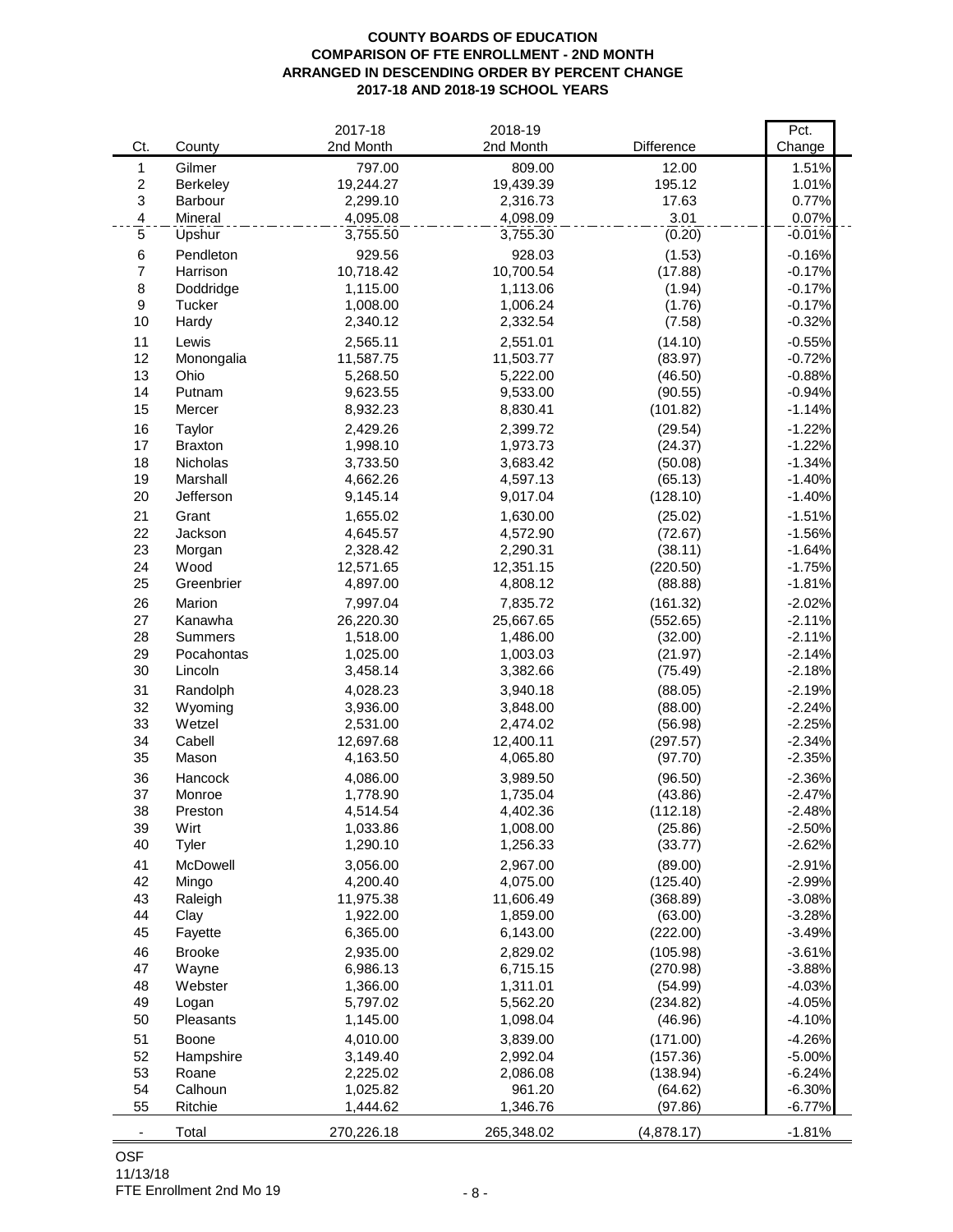# **COUNTY BOARDS OF EDUCATION COMPARISON OF EARLY CHILDHOOD FTE ENROLLMENT - 2ND MONTH 2017-18 AND 2018-19 SCHOOL YEARS**

| County               | 2017-18<br>2nd Month | 2018-19<br>2nd Month | Difference         | Pct<br>Change          |
|----------------------|----------------------|----------------------|--------------------|------------------------|
| <b>Barbour</b>       | 136.50               | 119.73               | (16.78)            | $-12.29%$              |
| <b>Berkeley</b>      | 958.09               | 870.82               | (87.27)            | $-9.11%$               |
| Boone                | 202.00               | 174.00               | (28.00)            | $-13.86%$              |
| <b>Braxton</b>       | 117.10               | 105.73               | (11.37)            | $-9.71%$               |
| <b>Brooke</b>        | 129.00               | 108.02               | (20.98)            | $-16.26%$              |
| Cabell               | 777.20               | 688.20               | (89.00)            | $-11.45%$              |
| Calhoun              | 70.32                | 42.20                | (28.12)            | -39.99%                |
| Clay                 | 112.00               | 93.00                | (19.00)            | $-16.96%$              |
| Doddridge            | 70.00                | 60.56                | (9.44)             | $-13.49%$              |
| Fayette              | 333.00               | 272.00               | (61.00)            | $-18.32%$              |
| Gilmer               | 41.00                | 45.00                | 4.00               | 9.76%                  |
| Grant                | 93.02                | 84.00                | (9.02)             | $-9.70%$               |
| Greenbrier           | 250.00               | 227.12               | (22.88)            | $-9.15%$               |
| Hampshire            | 149.40               | 138.04               | (11.36)            | $-7.60%$               |
| Hancock              | 235.00               | 176.00               | (59.00)            | $-25.11%$              |
| Hardy                | 129.52               | 119.24               | (10.28)            | $-7.94%$               |
| Harrison             | 579.32               | 531.54               | (47.78)            | $-8.25%$               |
| Jackson              | 258.57               | 223.90               | (34.67)            | $-13.41%$              |
| Jefferson            | 316.33               | 292.50               | (23.83)            | $-7.53%$               |
| Kanawha              | 1,388.00             | 1,214.00             | (174.00)           | $-12.54%$              |
| Lewis                | 159.00               | 135.28               | (23.73)            | $-14.92%$              |
| Lincoln              | 222.14               | 210.66               | (11.49)            | $-5.17%$               |
| Logan                | 299.02               | 263.00               | (36.02)            | $-12.05%$              |
| Marion               | 478.04               | 373.72               | (104.32)           | $-21.82%$              |
| Marshall             | 259.26               | 214.13               | (45.13)            | $-17.41%$              |
| Mason                | 279.00               | 227.80               | (51.20)            | $-18.35%$              |
| McDowell             | 171.00               | 146.00               | (25.00)            | $-14.62%$              |
| Mercer               | 487.98               | 453.41               | (34.57)            | $-7.08%$               |
| Mineral              | 253.33<br>233.00     | 222.09<br>209.00     | (31.24)            | $-12.33%$<br>$-10.30%$ |
| Mingo                |                      |                      | (24.00)            |                        |
| Monongalia<br>Monroe | 717.06<br>102.90     | 626.24<br>89.04      | (90.82)            | $-12.67%$<br>$-13.47%$ |
| Morgan               | 107.30               | 96.25                | (13.86)<br>(11.05) | $-10.30%$              |
| Nicholas             | 179.40               | 148.42               | (30.98)            | $-17.27%$              |
| Ohio                 | 288.50               | 245.00               | (43.50)            | $-15.08%$              |
| Pendleton            | 57.06                | 58.03                | 0.97               | 1.70%                  |
| Pleasants            | 73.00                | 53.04                | (19.96)            | $-27.34%$              |
| Pocahontas           | 63.00                | 42.03                | (20.97)            | $-33.29%$              |
| Preston              | 258.04               | 222.11               | (35.93)            | $-13.92%$              |
| Putnam               | 450.00               | 429.00               | (21.00)            | $-4.67%$               |
| Raleigh              | 673.38               | 587.49               | (85.89)            | $-12.76%$              |
| Randolph             | 205.23               | 180.18               | (25.05)            | $-12.21%$              |
| Ritchie              | 94.12                | 73.76                | (20.36)            | $-21.63%$              |
| Roane                | 95.02                | 90.08                | (4.94)             | $-5.20%$               |
| <b>Summers</b>       | 86.00                | 69.00                | (17.00)            | $-19.77%$              |
| Taylor               | 141.04               | 141.22               | 0.18               | 0.13%                  |
| Tucker               | 69.00                | 47.24                | (21.76)            | $-31.54%$              |
| Tyler                | 90.10                | 73.83                | (16.27)            | $-18.06%$              |
| Upshur               | 216.00               | 215.67               | (0.33)             | $-0.15%$               |
| Wayne                | 418.13               | 362.15               | (55.98)            | $-13.39%$              |
| Webster              | 69.00                | 71.01                | 2.01               | 2.91%                  |
| Wetzel               | 151.00               | 123.02               | (27.98)            | $-18.53%$              |
| Wirt                 | 61.86                | 55.00                | (6.86)             | $-11.09%$              |
| Wood                 | 647.27               | 584.39               | (62.88)            | $-9.71%$               |
| Wyoming              | 252.00               | 226.00               | (26.00)            | $-10.32%$              |
| Total                | 14,752.55            | 12,949.88            | (1,802.67)         | $-12.22%$              |

OSF 11/13/18

FTE Enrollment 2nd Mo 19 - 9 -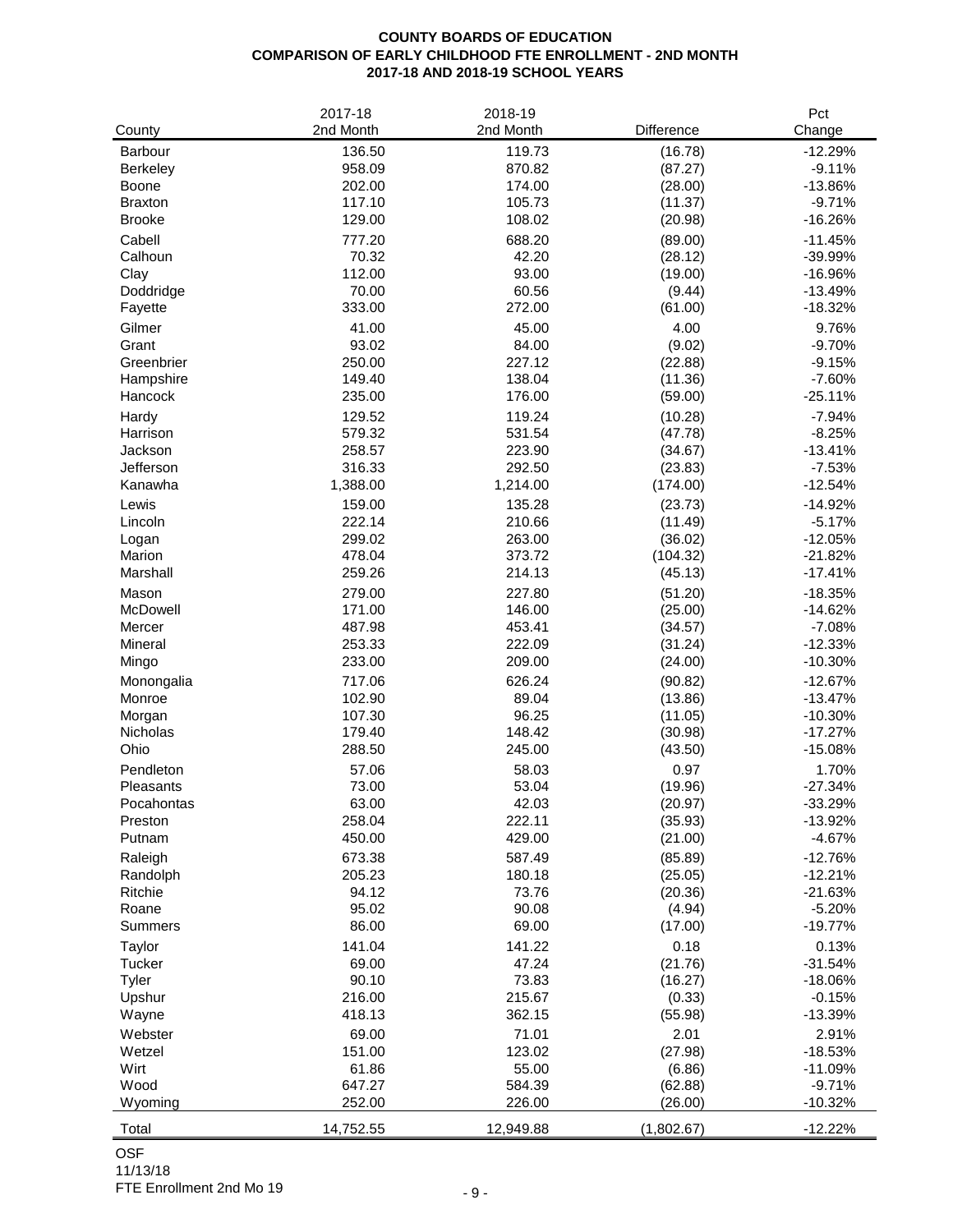## **COUNTY BOARDS OF EDUCATION COMPARISON OF EARLY CHILDHOOD FTE ENROLLMENT - 2ND MONTH ARRANGED IN DESCENDING ORDER BY NUMBER OF STUDENTS 2017-18 AND 2018-19 SCHOOL YEARS**

|                          |                | 2017-18   | 2018-19   |            | Pct       |
|--------------------------|----------------|-----------|-----------|------------|-----------|
| Ct.                      | County         | 2nd Month | 2nd Month | Difference | Change    |
| 1                        | Gilmer         | 41.00     | 45.00     | 4.00       | 9.76%     |
| $\overline{c}$           | Webster        | 69.00     | 71.01     | 2.01       | 2.91%     |
| 3                        | Pendleton      | 57.06     | 58.03     | 0.97       | 1.70%     |
| $\overline{4}$           | Taylor         | 141.04    | 141.22    | 0.18       | 0.13%     |
| 5                        | Upshur         | 216.00    | 215.67    | (0.33)     | $-0.15%$  |
| 6                        | Roane          | 95.02     | 90.08     | (4.94)     | $-5.20%$  |
| $\overline{7}$           | Wirt           | 61.86     | 55.00     | (6.86)     | $-11.09%$ |
| 8                        | Grant          | 93.02     | 84.00     | (9.02)     | $-9.70%$  |
| 9                        | Doddridge      | 70.00     | 60.56     | (9.44)     | $-13.49%$ |
| 10                       | Hardy          | 129.52    | 119.24    | (10.28)    | $-7.94%$  |
| 11                       | Morgan         | 107.30    | 96.25     | (11.05)    | $-10.30%$ |
| 12                       | Hampshire      | 149.40    | 138.04    | (11.36)    | $-7.60%$  |
| 13                       | <b>Braxton</b> | 117.10    | 105.73    | (11.37)    | $-9.71%$  |
| 14                       | Lincoln        | 222.14    | 210.66    | (11.49)    | $-5.17%$  |
| 15                       | Monroe         | 102.90    | 89.04     | (13.86)    | $-13.47%$ |
| 16                       | Tyler          | 90.10     | 73.83     | (16.27)    | $-18.06%$ |
| 17                       | Barbour        | 136.50    | 119.73    | (16.78)    | $-12.29%$ |
| 18                       | Summers        | 86.00     | 69.00     | (17.00)    | $-19.77%$ |
| 19                       | Clay           | 112.00    | 93.00     | (19.00)    | $-16.96%$ |
| 20                       | Pleasants      | 73.00     | 53.04     | (19.96)    | $-27.34%$ |
| 21                       | Ritchie        | 94.12     | 73.76     | (20.36)    | $-21.63%$ |
| 22                       | Pocahontas     | 63.00     | 42.03     | (20.97)    | $-33.29%$ |
| 23                       | <b>Brooke</b>  | 129.00    | 108.02    | (20.98)    | $-16.26%$ |
| 24                       | Putnam         | 450.00    | 429.00    | (21.00)    | $-4.67%$  |
| 25                       | Tucker         | 69.00     | 47.24     | (21.76)    | $-31.54%$ |
| 26                       | Greenbrier     | 250.00    | 227.12    | (22.88)    | $-9.15%$  |
| 27                       | Lewis          | 159.00    | 135.28    | (23.73)    | $-14.92%$ |
| 28                       | Jefferson      | 316.33    | 292.50    | (23.83)    | $-7.53%$  |
| 29                       | Mingo          | 233.00    | 209.00    | (24.00)    | $-10.30%$ |
| 30                       | McDowell       | 171.00    | 146.00    | (25.00)    | $-14.62%$ |
| 31                       | Randolph       | 205.23    | 180.18    | (25.05)    | $-12.21%$ |
| 32                       | Wyoming        | 252.00    | 226.00    | (26.00)    | $-10.32%$ |
| 33                       | Wetzel         | 151.00    | 123.02    | (27.98)    | $-18.53%$ |
| 34                       | Boone          | 202.00    | 174.00    | (28.00)    | $-13.86%$ |
| 35                       | Calhoun        | 70.32     | 42.20     | (28.12)    | $-39.99%$ |
| 36                       | Nicholas       | 179.40    | 148.42    | (30.98)    | $-17.27%$ |
| 37                       | Mineral        | 253.33    | 222.09    | (31.24)    | $-12.33%$ |
| 38                       | Mercer         | 487.98    | 453.41    | (34.57)    | $-7.08%$  |
| 39                       | Jackson        | 258.57    | 223.90    | (34.67)    | $-13.41%$ |
| 40                       | Preston        | 258.04    | 222.11    | (35.93)    | $-13.92%$ |
| 41                       | Logan          | 299.02    | 263.00    | (36.02)    | $-12.05%$ |
| 42                       | Ohio           | 288.50    | 245.00    | (43.50)    | $-15.08%$ |
| 43                       | Marshall       | 259.26    | 214.13    | (45.13)    | $-17.41%$ |
| 44                       | Harrison       | 579.32    | 531.54    | (47.78)    | $-8.25%$  |
| 45                       | Mason          | 279.00    | 227.80    | (51.20)    | $-18.35%$ |
| 46                       | Wayne          | 418.13    | 362.15    | (55.98)    | $-13.39%$ |
| 47                       | Hancock        | 235.00    | 176.00    | (59.00)    | $-25.11%$ |
| 48                       | Fayette        | 333.00    | 272.00    | (61.00)    | $-18.32%$ |
| 49                       | Wood           | 647.27    | 584.39    | (62.88)    | $-9.71%$  |
| 50                       | Raleigh        | 673.38    | 587.49    | (85.89)    | $-12.76%$ |
| 51                       | Berkeley       | 958.09    | 870.82    | (87.27)    | $-9.11%$  |
| 52                       | Cabell         | 777.20    | 688.20    | (89.00)    | $-11.45%$ |
| 53                       | Monongalia     | 717.06    | 626.24    | (90.82)    | $-12.67%$ |
| 54                       | Marion         | 478.04    | 373.72    | (104.32)   | $-21.82%$ |
| 55                       | Kanawha        | 1,388.00  | 1,214.00  | (174.00)   | $-12.54%$ |
| $\overline{\phantom{a}}$ | Total          | 14,752.55 | 12,949.88 | (1,802.67) | $-12.22%$ |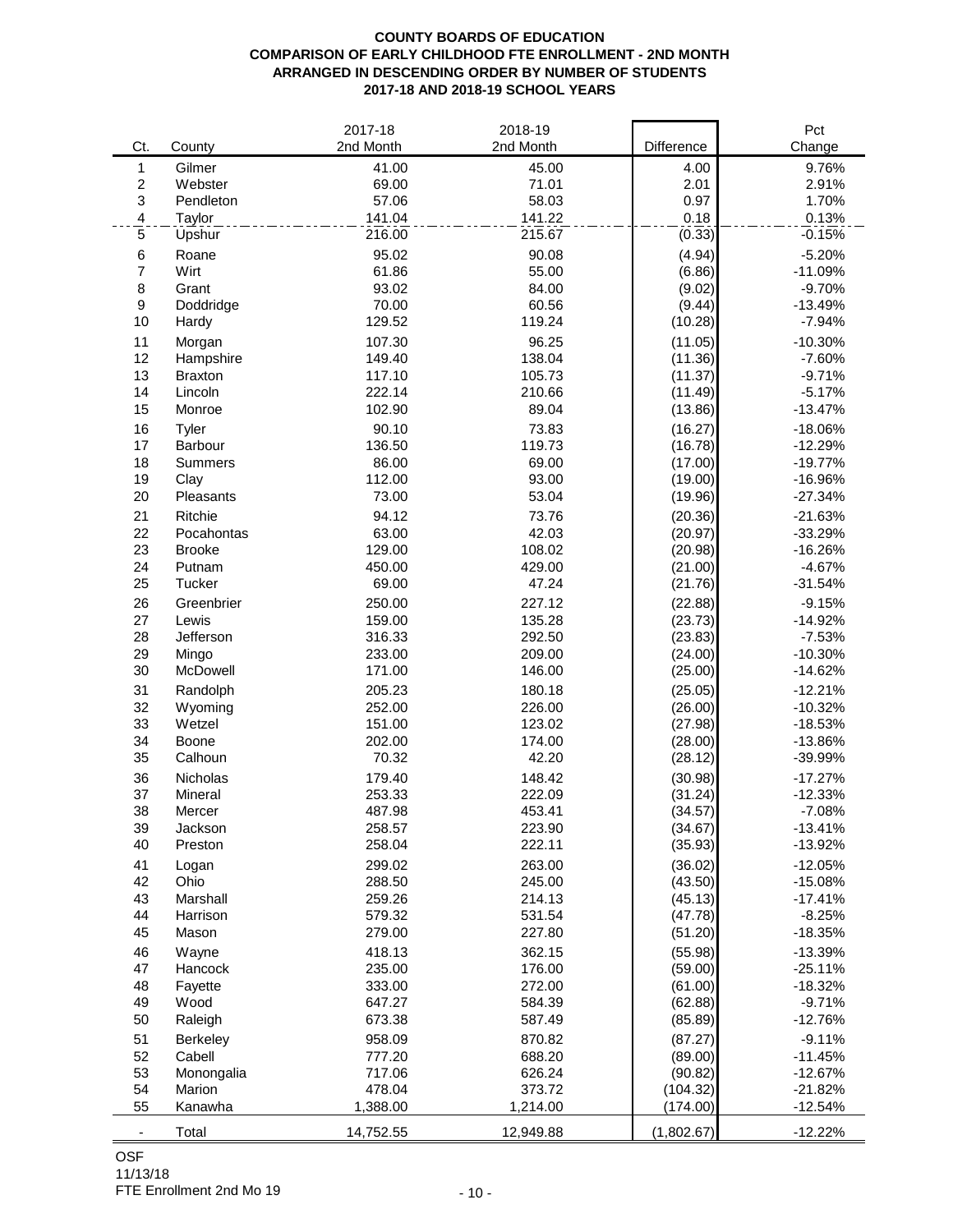## **COUNTY BOARDS OF EDUCATION COMPARISON OF EARLY CHILDHOOD FTE ENROLLMENT - 2ND MONTH ARRANGED IN DESCENDING ORDER BY PERCENT CHANGE 2017-18 AND 2018-19 SCHOOL YEARS**

| Gilmer<br>4.00<br>9.76%<br>1<br>41.00<br>45.00<br>$\overline{c}$<br>2.01<br>Webster<br>69.00<br>71.01<br>2.91%<br>3<br>0.97<br>1.70%<br>Pendleton<br>57.06<br>58.03<br>0.18<br>$\overline{4}$<br>141.04<br>141.22<br>0.13%<br>Taylor<br>$\mathbf 5$<br>216.00<br>215.67<br>$-0.15%$<br>Upshur<br>(0.33)<br>6<br>Putnam<br>450.00<br>429.00<br>(21.00)<br>$-4.67%$<br>$\overline{7}$<br>222.14<br>210.66<br>(11.49)<br>$-5.17%$<br>Lincoln<br>8<br>95.02<br>90.08<br>(4.94)<br>$-5.20%$<br>Roane<br>9<br>487.98<br>453.41<br>(34.57)<br>$-7.08%$<br>Mercer<br>10<br>316.33<br>292.50<br>(23.83)<br>$-7.53%$<br>Jefferson<br>11<br>149.40<br>138.04<br>Hampshire<br>(11.36)<br>$-7.60%$<br>12<br>129.52<br>119.24<br>$-7.94%$<br>Hardy<br>(10.28)<br>13<br>579.32<br>531.54<br>$-8.25%$<br>Harrison<br>(47.78)<br>14<br>958.09<br>870.82<br>$-9.11%$<br>Berkeley<br>(87.27)<br>15<br>250.00<br>227.12<br>(22.88)<br>$-9.15%$<br>Greenbrier<br>16<br>93.02<br>84.00<br>$-9.70%$<br>Grant<br>(9.02)<br>17<br>105.73<br>117.10<br>(11.37)<br>$-9.71%$<br><b>Braxton</b><br>18<br>$-9.71%$<br>Wood<br>647.27<br>584.39<br>(62.88)<br>96.25<br>19<br>107.30<br>(11.05)<br>$-10.30%$<br>Morgan<br>20<br>233.00<br>209.00<br>Mingo<br>(24.00)<br>$-10.30%$<br>21<br>252.00<br>226.00<br>$-10.32%$<br>Wyoming<br>(26.00)<br>22<br>Wirt<br>61.86<br>55.00<br>$-11.09%$<br>(6.86)<br>688.20<br>23<br>Cabell<br>777.20<br>$-11.45%$<br>(89.00)<br>24<br>299.02<br>263.00<br>(36.02)<br>$-12.05%$<br>Logan<br>25<br>205.23<br>180.18<br>(25.05)<br>$-12.21%$<br>Randolph<br>26<br>136.50<br>119.73<br>(16.78)<br>$-12.29%$<br>Barbour<br>27<br>Mineral<br>253.33<br>222.09<br>(31.24)<br>$-12.33%$<br>28<br>1,388.00<br>1,214.00<br>(174.00)<br>$-12.54%$<br>Kanawha<br>29<br>717.06<br>626.24<br>$-12.67%$<br>Monongalia<br>(90.82)<br>30<br>673.38<br>587.49<br>$-12.76%$<br>Raleigh<br>(85.89)<br>31<br>418.13<br>362.15<br>(55.98)<br>$-13.39%$<br>Wayne<br>32<br>223.90<br>258.57<br>$-13.41%$<br>Jackson<br>(34.67)<br>33<br>Monroe<br>102.90<br>89.04<br>(13.86)<br>$-13.47%$<br>34<br>60.56<br>70.00<br>$-13.49%$<br>Doddridge<br>(9.44)<br>35<br>174.00<br>Boone<br>202.00<br>(28.00)<br>-13.86%<br>36<br>222.11<br>$-13.92%$<br>Preston<br>258.04<br>(35.93)<br>37<br>McDowell<br>171.00<br>146.00<br>$-14.62%$<br>(25.00)<br>38<br>159.00<br>135.28<br>(23.73)<br>$-14.92%$<br>Lewis<br>Ohio<br>(43.50)<br>39<br>288.50<br>245.00<br>$-15.08%$<br>40<br>129.00<br>108.02<br>(20.98)<br><b>Brooke</b><br>$-16.26%$<br>(19.00)<br>41<br>112.00<br>93.00<br>$-16.96%$<br>Clay<br>42<br>Nicholas<br>148.42<br>(30.98)<br>$-17.27%$<br>179.40<br>43<br>Marshall<br>259.26<br>214.13<br>$-17.41%$<br>(45.13)<br>44<br>Tyler<br>90.10<br>73.83<br>(16.27)<br>$-18.06%$<br>45<br>272.00<br>Fayette<br>333.00<br>(61.00)<br>$-18.32%$<br>46<br>Mason<br>279.00<br>227.80<br>(51.20)<br>$-18.35%$<br>47<br>Wetzel<br>151.00<br>123.02<br>(27.98)<br>$-18.53%$<br>48<br>(17.00)<br>$-19.77%$<br>Summers<br>86.00<br>69.00<br>73.76<br>49<br>Ritchie<br>94.12<br>(20.36)<br>$-21.63%$<br>50<br>Marion<br>478.04<br>373.72<br>(104.32)<br>$-21.82%$<br>$-25.11%$<br>51<br>235.00<br>176.00<br>(59.00)<br>Hancock<br>52<br>Pleasants<br>$-27.34%$<br>73.00<br>53.04<br>(19.96)<br>53<br>Tucker<br>47.24<br>69.00<br>(21.76)<br>$-31.54%$<br>54<br>63.00<br>42.03<br>(20.97)<br>$-33.29%$<br>Pocahontas<br>55<br>Calhoun<br>70.32<br>42.20<br>(28.12)<br>-39.99% |                          |        | 2017-18   | 2018-19   |            | Pct       |
|------------------------------------------------------------------------------------------------------------------------------------------------------------------------------------------------------------------------------------------------------------------------------------------------------------------------------------------------------------------------------------------------------------------------------------------------------------------------------------------------------------------------------------------------------------------------------------------------------------------------------------------------------------------------------------------------------------------------------------------------------------------------------------------------------------------------------------------------------------------------------------------------------------------------------------------------------------------------------------------------------------------------------------------------------------------------------------------------------------------------------------------------------------------------------------------------------------------------------------------------------------------------------------------------------------------------------------------------------------------------------------------------------------------------------------------------------------------------------------------------------------------------------------------------------------------------------------------------------------------------------------------------------------------------------------------------------------------------------------------------------------------------------------------------------------------------------------------------------------------------------------------------------------------------------------------------------------------------------------------------------------------------------------------------------------------------------------------------------------------------------------------------------------------------------------------------------------------------------------------------------------------------------------------------------------------------------------------------------------------------------------------------------------------------------------------------------------------------------------------------------------------------------------------------------------------------------------------------------------------------------------------------------------------------------------------------------------------------------------------------------------------------------------------------------------------------------------------------------------------------------------------------------------------------------------------------------------------------------------------------------------------------------------------------------------------------------------------------------------------------------------------------------------------------------------------------------------------------------------------------------------------------------------------------------------------------------------------------------------------------------------------------------------------------------------------------|--------------------------|--------|-----------|-----------|------------|-----------|
|                                                                                                                                                                                                                                                                                                                                                                                                                                                                                                                                                                                                                                                                                                                                                                                                                                                                                                                                                                                                                                                                                                                                                                                                                                                                                                                                                                                                                                                                                                                                                                                                                                                                                                                                                                                                                                                                                                                                                                                                                                                                                                                                                                                                                                                                                                                                                                                                                                                                                                                                                                                                                                                                                                                                                                                                                                                                                                                                                                                                                                                                                                                                                                                                                                                                                                                                                                                                                                                | Ct.                      | County | 2nd Month | 2nd Month | Difference | Change    |
|                                                                                                                                                                                                                                                                                                                                                                                                                                                                                                                                                                                                                                                                                                                                                                                                                                                                                                                                                                                                                                                                                                                                                                                                                                                                                                                                                                                                                                                                                                                                                                                                                                                                                                                                                                                                                                                                                                                                                                                                                                                                                                                                                                                                                                                                                                                                                                                                                                                                                                                                                                                                                                                                                                                                                                                                                                                                                                                                                                                                                                                                                                                                                                                                                                                                                                                                                                                                                                                |                          |        |           |           |            |           |
|                                                                                                                                                                                                                                                                                                                                                                                                                                                                                                                                                                                                                                                                                                                                                                                                                                                                                                                                                                                                                                                                                                                                                                                                                                                                                                                                                                                                                                                                                                                                                                                                                                                                                                                                                                                                                                                                                                                                                                                                                                                                                                                                                                                                                                                                                                                                                                                                                                                                                                                                                                                                                                                                                                                                                                                                                                                                                                                                                                                                                                                                                                                                                                                                                                                                                                                                                                                                                                                |                          |        |           |           |            |           |
|                                                                                                                                                                                                                                                                                                                                                                                                                                                                                                                                                                                                                                                                                                                                                                                                                                                                                                                                                                                                                                                                                                                                                                                                                                                                                                                                                                                                                                                                                                                                                                                                                                                                                                                                                                                                                                                                                                                                                                                                                                                                                                                                                                                                                                                                                                                                                                                                                                                                                                                                                                                                                                                                                                                                                                                                                                                                                                                                                                                                                                                                                                                                                                                                                                                                                                                                                                                                                                                |                          |        |           |           |            |           |
|                                                                                                                                                                                                                                                                                                                                                                                                                                                                                                                                                                                                                                                                                                                                                                                                                                                                                                                                                                                                                                                                                                                                                                                                                                                                                                                                                                                                                                                                                                                                                                                                                                                                                                                                                                                                                                                                                                                                                                                                                                                                                                                                                                                                                                                                                                                                                                                                                                                                                                                                                                                                                                                                                                                                                                                                                                                                                                                                                                                                                                                                                                                                                                                                                                                                                                                                                                                                                                                |                          |        |           |           |            |           |
|                                                                                                                                                                                                                                                                                                                                                                                                                                                                                                                                                                                                                                                                                                                                                                                                                                                                                                                                                                                                                                                                                                                                                                                                                                                                                                                                                                                                                                                                                                                                                                                                                                                                                                                                                                                                                                                                                                                                                                                                                                                                                                                                                                                                                                                                                                                                                                                                                                                                                                                                                                                                                                                                                                                                                                                                                                                                                                                                                                                                                                                                                                                                                                                                                                                                                                                                                                                                                                                |                          |        |           |           |            |           |
|                                                                                                                                                                                                                                                                                                                                                                                                                                                                                                                                                                                                                                                                                                                                                                                                                                                                                                                                                                                                                                                                                                                                                                                                                                                                                                                                                                                                                                                                                                                                                                                                                                                                                                                                                                                                                                                                                                                                                                                                                                                                                                                                                                                                                                                                                                                                                                                                                                                                                                                                                                                                                                                                                                                                                                                                                                                                                                                                                                                                                                                                                                                                                                                                                                                                                                                                                                                                                                                |                          |        |           |           |            |           |
|                                                                                                                                                                                                                                                                                                                                                                                                                                                                                                                                                                                                                                                                                                                                                                                                                                                                                                                                                                                                                                                                                                                                                                                                                                                                                                                                                                                                                                                                                                                                                                                                                                                                                                                                                                                                                                                                                                                                                                                                                                                                                                                                                                                                                                                                                                                                                                                                                                                                                                                                                                                                                                                                                                                                                                                                                                                                                                                                                                                                                                                                                                                                                                                                                                                                                                                                                                                                                                                |                          |        |           |           |            |           |
|                                                                                                                                                                                                                                                                                                                                                                                                                                                                                                                                                                                                                                                                                                                                                                                                                                                                                                                                                                                                                                                                                                                                                                                                                                                                                                                                                                                                                                                                                                                                                                                                                                                                                                                                                                                                                                                                                                                                                                                                                                                                                                                                                                                                                                                                                                                                                                                                                                                                                                                                                                                                                                                                                                                                                                                                                                                                                                                                                                                                                                                                                                                                                                                                                                                                                                                                                                                                                                                |                          |        |           |           |            |           |
|                                                                                                                                                                                                                                                                                                                                                                                                                                                                                                                                                                                                                                                                                                                                                                                                                                                                                                                                                                                                                                                                                                                                                                                                                                                                                                                                                                                                                                                                                                                                                                                                                                                                                                                                                                                                                                                                                                                                                                                                                                                                                                                                                                                                                                                                                                                                                                                                                                                                                                                                                                                                                                                                                                                                                                                                                                                                                                                                                                                                                                                                                                                                                                                                                                                                                                                                                                                                                                                |                          |        |           |           |            |           |
|                                                                                                                                                                                                                                                                                                                                                                                                                                                                                                                                                                                                                                                                                                                                                                                                                                                                                                                                                                                                                                                                                                                                                                                                                                                                                                                                                                                                                                                                                                                                                                                                                                                                                                                                                                                                                                                                                                                                                                                                                                                                                                                                                                                                                                                                                                                                                                                                                                                                                                                                                                                                                                                                                                                                                                                                                                                                                                                                                                                                                                                                                                                                                                                                                                                                                                                                                                                                                                                |                          |        |           |           |            |           |
|                                                                                                                                                                                                                                                                                                                                                                                                                                                                                                                                                                                                                                                                                                                                                                                                                                                                                                                                                                                                                                                                                                                                                                                                                                                                                                                                                                                                                                                                                                                                                                                                                                                                                                                                                                                                                                                                                                                                                                                                                                                                                                                                                                                                                                                                                                                                                                                                                                                                                                                                                                                                                                                                                                                                                                                                                                                                                                                                                                                                                                                                                                                                                                                                                                                                                                                                                                                                                                                |                          |        |           |           |            |           |
|                                                                                                                                                                                                                                                                                                                                                                                                                                                                                                                                                                                                                                                                                                                                                                                                                                                                                                                                                                                                                                                                                                                                                                                                                                                                                                                                                                                                                                                                                                                                                                                                                                                                                                                                                                                                                                                                                                                                                                                                                                                                                                                                                                                                                                                                                                                                                                                                                                                                                                                                                                                                                                                                                                                                                                                                                                                                                                                                                                                                                                                                                                                                                                                                                                                                                                                                                                                                                                                |                          |        |           |           |            |           |
|                                                                                                                                                                                                                                                                                                                                                                                                                                                                                                                                                                                                                                                                                                                                                                                                                                                                                                                                                                                                                                                                                                                                                                                                                                                                                                                                                                                                                                                                                                                                                                                                                                                                                                                                                                                                                                                                                                                                                                                                                                                                                                                                                                                                                                                                                                                                                                                                                                                                                                                                                                                                                                                                                                                                                                                                                                                                                                                                                                                                                                                                                                                                                                                                                                                                                                                                                                                                                                                |                          |        |           |           |            |           |
|                                                                                                                                                                                                                                                                                                                                                                                                                                                                                                                                                                                                                                                                                                                                                                                                                                                                                                                                                                                                                                                                                                                                                                                                                                                                                                                                                                                                                                                                                                                                                                                                                                                                                                                                                                                                                                                                                                                                                                                                                                                                                                                                                                                                                                                                                                                                                                                                                                                                                                                                                                                                                                                                                                                                                                                                                                                                                                                                                                                                                                                                                                                                                                                                                                                                                                                                                                                                                                                |                          |        |           |           |            |           |
|                                                                                                                                                                                                                                                                                                                                                                                                                                                                                                                                                                                                                                                                                                                                                                                                                                                                                                                                                                                                                                                                                                                                                                                                                                                                                                                                                                                                                                                                                                                                                                                                                                                                                                                                                                                                                                                                                                                                                                                                                                                                                                                                                                                                                                                                                                                                                                                                                                                                                                                                                                                                                                                                                                                                                                                                                                                                                                                                                                                                                                                                                                                                                                                                                                                                                                                                                                                                                                                |                          |        |           |           |            |           |
|                                                                                                                                                                                                                                                                                                                                                                                                                                                                                                                                                                                                                                                                                                                                                                                                                                                                                                                                                                                                                                                                                                                                                                                                                                                                                                                                                                                                                                                                                                                                                                                                                                                                                                                                                                                                                                                                                                                                                                                                                                                                                                                                                                                                                                                                                                                                                                                                                                                                                                                                                                                                                                                                                                                                                                                                                                                                                                                                                                                                                                                                                                                                                                                                                                                                                                                                                                                                                                                |                          |        |           |           |            |           |
|                                                                                                                                                                                                                                                                                                                                                                                                                                                                                                                                                                                                                                                                                                                                                                                                                                                                                                                                                                                                                                                                                                                                                                                                                                                                                                                                                                                                                                                                                                                                                                                                                                                                                                                                                                                                                                                                                                                                                                                                                                                                                                                                                                                                                                                                                                                                                                                                                                                                                                                                                                                                                                                                                                                                                                                                                                                                                                                                                                                                                                                                                                                                                                                                                                                                                                                                                                                                                                                |                          |        |           |           |            |           |
|                                                                                                                                                                                                                                                                                                                                                                                                                                                                                                                                                                                                                                                                                                                                                                                                                                                                                                                                                                                                                                                                                                                                                                                                                                                                                                                                                                                                                                                                                                                                                                                                                                                                                                                                                                                                                                                                                                                                                                                                                                                                                                                                                                                                                                                                                                                                                                                                                                                                                                                                                                                                                                                                                                                                                                                                                                                                                                                                                                                                                                                                                                                                                                                                                                                                                                                                                                                                                                                |                          |        |           |           |            |           |
|                                                                                                                                                                                                                                                                                                                                                                                                                                                                                                                                                                                                                                                                                                                                                                                                                                                                                                                                                                                                                                                                                                                                                                                                                                                                                                                                                                                                                                                                                                                                                                                                                                                                                                                                                                                                                                                                                                                                                                                                                                                                                                                                                                                                                                                                                                                                                                                                                                                                                                                                                                                                                                                                                                                                                                                                                                                                                                                                                                                                                                                                                                                                                                                                                                                                                                                                                                                                                                                |                          |        |           |           |            |           |
|                                                                                                                                                                                                                                                                                                                                                                                                                                                                                                                                                                                                                                                                                                                                                                                                                                                                                                                                                                                                                                                                                                                                                                                                                                                                                                                                                                                                                                                                                                                                                                                                                                                                                                                                                                                                                                                                                                                                                                                                                                                                                                                                                                                                                                                                                                                                                                                                                                                                                                                                                                                                                                                                                                                                                                                                                                                                                                                                                                                                                                                                                                                                                                                                                                                                                                                                                                                                                                                |                          |        |           |           |            |           |
|                                                                                                                                                                                                                                                                                                                                                                                                                                                                                                                                                                                                                                                                                                                                                                                                                                                                                                                                                                                                                                                                                                                                                                                                                                                                                                                                                                                                                                                                                                                                                                                                                                                                                                                                                                                                                                                                                                                                                                                                                                                                                                                                                                                                                                                                                                                                                                                                                                                                                                                                                                                                                                                                                                                                                                                                                                                                                                                                                                                                                                                                                                                                                                                                                                                                                                                                                                                                                                                |                          |        |           |           |            |           |
|                                                                                                                                                                                                                                                                                                                                                                                                                                                                                                                                                                                                                                                                                                                                                                                                                                                                                                                                                                                                                                                                                                                                                                                                                                                                                                                                                                                                                                                                                                                                                                                                                                                                                                                                                                                                                                                                                                                                                                                                                                                                                                                                                                                                                                                                                                                                                                                                                                                                                                                                                                                                                                                                                                                                                                                                                                                                                                                                                                                                                                                                                                                                                                                                                                                                                                                                                                                                                                                |                          |        |           |           |            |           |
|                                                                                                                                                                                                                                                                                                                                                                                                                                                                                                                                                                                                                                                                                                                                                                                                                                                                                                                                                                                                                                                                                                                                                                                                                                                                                                                                                                                                                                                                                                                                                                                                                                                                                                                                                                                                                                                                                                                                                                                                                                                                                                                                                                                                                                                                                                                                                                                                                                                                                                                                                                                                                                                                                                                                                                                                                                                                                                                                                                                                                                                                                                                                                                                                                                                                                                                                                                                                                                                |                          |        |           |           |            |           |
|                                                                                                                                                                                                                                                                                                                                                                                                                                                                                                                                                                                                                                                                                                                                                                                                                                                                                                                                                                                                                                                                                                                                                                                                                                                                                                                                                                                                                                                                                                                                                                                                                                                                                                                                                                                                                                                                                                                                                                                                                                                                                                                                                                                                                                                                                                                                                                                                                                                                                                                                                                                                                                                                                                                                                                                                                                                                                                                                                                                                                                                                                                                                                                                                                                                                                                                                                                                                                                                |                          |        |           |           |            |           |
|                                                                                                                                                                                                                                                                                                                                                                                                                                                                                                                                                                                                                                                                                                                                                                                                                                                                                                                                                                                                                                                                                                                                                                                                                                                                                                                                                                                                                                                                                                                                                                                                                                                                                                                                                                                                                                                                                                                                                                                                                                                                                                                                                                                                                                                                                                                                                                                                                                                                                                                                                                                                                                                                                                                                                                                                                                                                                                                                                                                                                                                                                                                                                                                                                                                                                                                                                                                                                                                |                          |        |           |           |            |           |
|                                                                                                                                                                                                                                                                                                                                                                                                                                                                                                                                                                                                                                                                                                                                                                                                                                                                                                                                                                                                                                                                                                                                                                                                                                                                                                                                                                                                                                                                                                                                                                                                                                                                                                                                                                                                                                                                                                                                                                                                                                                                                                                                                                                                                                                                                                                                                                                                                                                                                                                                                                                                                                                                                                                                                                                                                                                                                                                                                                                                                                                                                                                                                                                                                                                                                                                                                                                                                                                |                          |        |           |           |            |           |
|                                                                                                                                                                                                                                                                                                                                                                                                                                                                                                                                                                                                                                                                                                                                                                                                                                                                                                                                                                                                                                                                                                                                                                                                                                                                                                                                                                                                                                                                                                                                                                                                                                                                                                                                                                                                                                                                                                                                                                                                                                                                                                                                                                                                                                                                                                                                                                                                                                                                                                                                                                                                                                                                                                                                                                                                                                                                                                                                                                                                                                                                                                                                                                                                                                                                                                                                                                                                                                                |                          |        |           |           |            |           |
|                                                                                                                                                                                                                                                                                                                                                                                                                                                                                                                                                                                                                                                                                                                                                                                                                                                                                                                                                                                                                                                                                                                                                                                                                                                                                                                                                                                                                                                                                                                                                                                                                                                                                                                                                                                                                                                                                                                                                                                                                                                                                                                                                                                                                                                                                                                                                                                                                                                                                                                                                                                                                                                                                                                                                                                                                                                                                                                                                                                                                                                                                                                                                                                                                                                                                                                                                                                                                                                |                          |        |           |           |            |           |
|                                                                                                                                                                                                                                                                                                                                                                                                                                                                                                                                                                                                                                                                                                                                                                                                                                                                                                                                                                                                                                                                                                                                                                                                                                                                                                                                                                                                                                                                                                                                                                                                                                                                                                                                                                                                                                                                                                                                                                                                                                                                                                                                                                                                                                                                                                                                                                                                                                                                                                                                                                                                                                                                                                                                                                                                                                                                                                                                                                                                                                                                                                                                                                                                                                                                                                                                                                                                                                                |                          |        |           |           |            |           |
|                                                                                                                                                                                                                                                                                                                                                                                                                                                                                                                                                                                                                                                                                                                                                                                                                                                                                                                                                                                                                                                                                                                                                                                                                                                                                                                                                                                                                                                                                                                                                                                                                                                                                                                                                                                                                                                                                                                                                                                                                                                                                                                                                                                                                                                                                                                                                                                                                                                                                                                                                                                                                                                                                                                                                                                                                                                                                                                                                                                                                                                                                                                                                                                                                                                                                                                                                                                                                                                |                          |        |           |           |            |           |
|                                                                                                                                                                                                                                                                                                                                                                                                                                                                                                                                                                                                                                                                                                                                                                                                                                                                                                                                                                                                                                                                                                                                                                                                                                                                                                                                                                                                                                                                                                                                                                                                                                                                                                                                                                                                                                                                                                                                                                                                                                                                                                                                                                                                                                                                                                                                                                                                                                                                                                                                                                                                                                                                                                                                                                                                                                                                                                                                                                                                                                                                                                                                                                                                                                                                                                                                                                                                                                                |                          |        |           |           |            |           |
|                                                                                                                                                                                                                                                                                                                                                                                                                                                                                                                                                                                                                                                                                                                                                                                                                                                                                                                                                                                                                                                                                                                                                                                                                                                                                                                                                                                                                                                                                                                                                                                                                                                                                                                                                                                                                                                                                                                                                                                                                                                                                                                                                                                                                                                                                                                                                                                                                                                                                                                                                                                                                                                                                                                                                                                                                                                                                                                                                                                                                                                                                                                                                                                                                                                                                                                                                                                                                                                |                          |        |           |           |            |           |
|                                                                                                                                                                                                                                                                                                                                                                                                                                                                                                                                                                                                                                                                                                                                                                                                                                                                                                                                                                                                                                                                                                                                                                                                                                                                                                                                                                                                                                                                                                                                                                                                                                                                                                                                                                                                                                                                                                                                                                                                                                                                                                                                                                                                                                                                                                                                                                                                                                                                                                                                                                                                                                                                                                                                                                                                                                                                                                                                                                                                                                                                                                                                                                                                                                                                                                                                                                                                                                                |                          |        |           |           |            |           |
|                                                                                                                                                                                                                                                                                                                                                                                                                                                                                                                                                                                                                                                                                                                                                                                                                                                                                                                                                                                                                                                                                                                                                                                                                                                                                                                                                                                                                                                                                                                                                                                                                                                                                                                                                                                                                                                                                                                                                                                                                                                                                                                                                                                                                                                                                                                                                                                                                                                                                                                                                                                                                                                                                                                                                                                                                                                                                                                                                                                                                                                                                                                                                                                                                                                                                                                                                                                                                                                |                          |        |           |           |            |           |
|                                                                                                                                                                                                                                                                                                                                                                                                                                                                                                                                                                                                                                                                                                                                                                                                                                                                                                                                                                                                                                                                                                                                                                                                                                                                                                                                                                                                                                                                                                                                                                                                                                                                                                                                                                                                                                                                                                                                                                                                                                                                                                                                                                                                                                                                                                                                                                                                                                                                                                                                                                                                                                                                                                                                                                                                                                                                                                                                                                                                                                                                                                                                                                                                                                                                                                                                                                                                                                                |                          |        |           |           |            |           |
|                                                                                                                                                                                                                                                                                                                                                                                                                                                                                                                                                                                                                                                                                                                                                                                                                                                                                                                                                                                                                                                                                                                                                                                                                                                                                                                                                                                                                                                                                                                                                                                                                                                                                                                                                                                                                                                                                                                                                                                                                                                                                                                                                                                                                                                                                                                                                                                                                                                                                                                                                                                                                                                                                                                                                                                                                                                                                                                                                                                                                                                                                                                                                                                                                                                                                                                                                                                                                                                |                          |        |           |           |            |           |
|                                                                                                                                                                                                                                                                                                                                                                                                                                                                                                                                                                                                                                                                                                                                                                                                                                                                                                                                                                                                                                                                                                                                                                                                                                                                                                                                                                                                                                                                                                                                                                                                                                                                                                                                                                                                                                                                                                                                                                                                                                                                                                                                                                                                                                                                                                                                                                                                                                                                                                                                                                                                                                                                                                                                                                                                                                                                                                                                                                                                                                                                                                                                                                                                                                                                                                                                                                                                                                                |                          |        |           |           |            |           |
|                                                                                                                                                                                                                                                                                                                                                                                                                                                                                                                                                                                                                                                                                                                                                                                                                                                                                                                                                                                                                                                                                                                                                                                                                                                                                                                                                                                                                                                                                                                                                                                                                                                                                                                                                                                                                                                                                                                                                                                                                                                                                                                                                                                                                                                                                                                                                                                                                                                                                                                                                                                                                                                                                                                                                                                                                                                                                                                                                                                                                                                                                                                                                                                                                                                                                                                                                                                                                                                |                          |        |           |           |            |           |
|                                                                                                                                                                                                                                                                                                                                                                                                                                                                                                                                                                                                                                                                                                                                                                                                                                                                                                                                                                                                                                                                                                                                                                                                                                                                                                                                                                                                                                                                                                                                                                                                                                                                                                                                                                                                                                                                                                                                                                                                                                                                                                                                                                                                                                                                                                                                                                                                                                                                                                                                                                                                                                                                                                                                                                                                                                                                                                                                                                                                                                                                                                                                                                                                                                                                                                                                                                                                                                                |                          |        |           |           |            |           |
|                                                                                                                                                                                                                                                                                                                                                                                                                                                                                                                                                                                                                                                                                                                                                                                                                                                                                                                                                                                                                                                                                                                                                                                                                                                                                                                                                                                                                                                                                                                                                                                                                                                                                                                                                                                                                                                                                                                                                                                                                                                                                                                                                                                                                                                                                                                                                                                                                                                                                                                                                                                                                                                                                                                                                                                                                                                                                                                                                                                                                                                                                                                                                                                                                                                                                                                                                                                                                                                |                          |        |           |           |            |           |
|                                                                                                                                                                                                                                                                                                                                                                                                                                                                                                                                                                                                                                                                                                                                                                                                                                                                                                                                                                                                                                                                                                                                                                                                                                                                                                                                                                                                                                                                                                                                                                                                                                                                                                                                                                                                                                                                                                                                                                                                                                                                                                                                                                                                                                                                                                                                                                                                                                                                                                                                                                                                                                                                                                                                                                                                                                                                                                                                                                                                                                                                                                                                                                                                                                                                                                                                                                                                                                                |                          |        |           |           |            |           |
|                                                                                                                                                                                                                                                                                                                                                                                                                                                                                                                                                                                                                                                                                                                                                                                                                                                                                                                                                                                                                                                                                                                                                                                                                                                                                                                                                                                                                                                                                                                                                                                                                                                                                                                                                                                                                                                                                                                                                                                                                                                                                                                                                                                                                                                                                                                                                                                                                                                                                                                                                                                                                                                                                                                                                                                                                                                                                                                                                                                                                                                                                                                                                                                                                                                                                                                                                                                                                                                |                          |        |           |           |            |           |
|                                                                                                                                                                                                                                                                                                                                                                                                                                                                                                                                                                                                                                                                                                                                                                                                                                                                                                                                                                                                                                                                                                                                                                                                                                                                                                                                                                                                                                                                                                                                                                                                                                                                                                                                                                                                                                                                                                                                                                                                                                                                                                                                                                                                                                                                                                                                                                                                                                                                                                                                                                                                                                                                                                                                                                                                                                                                                                                                                                                                                                                                                                                                                                                                                                                                                                                                                                                                                                                |                          |        |           |           |            |           |
|                                                                                                                                                                                                                                                                                                                                                                                                                                                                                                                                                                                                                                                                                                                                                                                                                                                                                                                                                                                                                                                                                                                                                                                                                                                                                                                                                                                                                                                                                                                                                                                                                                                                                                                                                                                                                                                                                                                                                                                                                                                                                                                                                                                                                                                                                                                                                                                                                                                                                                                                                                                                                                                                                                                                                                                                                                                                                                                                                                                                                                                                                                                                                                                                                                                                                                                                                                                                                                                |                          |        |           |           |            |           |
|                                                                                                                                                                                                                                                                                                                                                                                                                                                                                                                                                                                                                                                                                                                                                                                                                                                                                                                                                                                                                                                                                                                                                                                                                                                                                                                                                                                                                                                                                                                                                                                                                                                                                                                                                                                                                                                                                                                                                                                                                                                                                                                                                                                                                                                                                                                                                                                                                                                                                                                                                                                                                                                                                                                                                                                                                                                                                                                                                                                                                                                                                                                                                                                                                                                                                                                                                                                                                                                |                          |        |           |           |            |           |
|                                                                                                                                                                                                                                                                                                                                                                                                                                                                                                                                                                                                                                                                                                                                                                                                                                                                                                                                                                                                                                                                                                                                                                                                                                                                                                                                                                                                                                                                                                                                                                                                                                                                                                                                                                                                                                                                                                                                                                                                                                                                                                                                                                                                                                                                                                                                                                                                                                                                                                                                                                                                                                                                                                                                                                                                                                                                                                                                                                                                                                                                                                                                                                                                                                                                                                                                                                                                                                                |                          |        |           |           |            |           |
|                                                                                                                                                                                                                                                                                                                                                                                                                                                                                                                                                                                                                                                                                                                                                                                                                                                                                                                                                                                                                                                                                                                                                                                                                                                                                                                                                                                                                                                                                                                                                                                                                                                                                                                                                                                                                                                                                                                                                                                                                                                                                                                                                                                                                                                                                                                                                                                                                                                                                                                                                                                                                                                                                                                                                                                                                                                                                                                                                                                                                                                                                                                                                                                                                                                                                                                                                                                                                                                |                          |        |           |           |            |           |
|                                                                                                                                                                                                                                                                                                                                                                                                                                                                                                                                                                                                                                                                                                                                                                                                                                                                                                                                                                                                                                                                                                                                                                                                                                                                                                                                                                                                                                                                                                                                                                                                                                                                                                                                                                                                                                                                                                                                                                                                                                                                                                                                                                                                                                                                                                                                                                                                                                                                                                                                                                                                                                                                                                                                                                                                                                                                                                                                                                                                                                                                                                                                                                                                                                                                                                                                                                                                                                                |                          |        |           |           |            |           |
|                                                                                                                                                                                                                                                                                                                                                                                                                                                                                                                                                                                                                                                                                                                                                                                                                                                                                                                                                                                                                                                                                                                                                                                                                                                                                                                                                                                                                                                                                                                                                                                                                                                                                                                                                                                                                                                                                                                                                                                                                                                                                                                                                                                                                                                                                                                                                                                                                                                                                                                                                                                                                                                                                                                                                                                                                                                                                                                                                                                                                                                                                                                                                                                                                                                                                                                                                                                                                                                |                          |        |           |           |            |           |
|                                                                                                                                                                                                                                                                                                                                                                                                                                                                                                                                                                                                                                                                                                                                                                                                                                                                                                                                                                                                                                                                                                                                                                                                                                                                                                                                                                                                                                                                                                                                                                                                                                                                                                                                                                                                                                                                                                                                                                                                                                                                                                                                                                                                                                                                                                                                                                                                                                                                                                                                                                                                                                                                                                                                                                                                                                                                                                                                                                                                                                                                                                                                                                                                                                                                                                                                                                                                                                                |                          |        |           |           |            |           |
|                                                                                                                                                                                                                                                                                                                                                                                                                                                                                                                                                                                                                                                                                                                                                                                                                                                                                                                                                                                                                                                                                                                                                                                                                                                                                                                                                                                                                                                                                                                                                                                                                                                                                                                                                                                                                                                                                                                                                                                                                                                                                                                                                                                                                                                                                                                                                                                                                                                                                                                                                                                                                                                                                                                                                                                                                                                                                                                                                                                                                                                                                                                                                                                                                                                                                                                                                                                                                                                |                          |        |           |           |            |           |
|                                                                                                                                                                                                                                                                                                                                                                                                                                                                                                                                                                                                                                                                                                                                                                                                                                                                                                                                                                                                                                                                                                                                                                                                                                                                                                                                                                                                                                                                                                                                                                                                                                                                                                                                                                                                                                                                                                                                                                                                                                                                                                                                                                                                                                                                                                                                                                                                                                                                                                                                                                                                                                                                                                                                                                                                                                                                                                                                                                                                                                                                                                                                                                                                                                                                                                                                                                                                                                                |                          |        |           |           |            |           |
|                                                                                                                                                                                                                                                                                                                                                                                                                                                                                                                                                                                                                                                                                                                                                                                                                                                                                                                                                                                                                                                                                                                                                                                                                                                                                                                                                                                                                                                                                                                                                                                                                                                                                                                                                                                                                                                                                                                                                                                                                                                                                                                                                                                                                                                                                                                                                                                                                                                                                                                                                                                                                                                                                                                                                                                                                                                                                                                                                                                                                                                                                                                                                                                                                                                                                                                                                                                                                                                |                          |        |           |           |            |           |
|                                                                                                                                                                                                                                                                                                                                                                                                                                                                                                                                                                                                                                                                                                                                                                                                                                                                                                                                                                                                                                                                                                                                                                                                                                                                                                                                                                                                                                                                                                                                                                                                                                                                                                                                                                                                                                                                                                                                                                                                                                                                                                                                                                                                                                                                                                                                                                                                                                                                                                                                                                                                                                                                                                                                                                                                                                                                                                                                                                                                                                                                                                                                                                                                                                                                                                                                                                                                                                                |                          |        |           |           |            |           |
|                                                                                                                                                                                                                                                                                                                                                                                                                                                                                                                                                                                                                                                                                                                                                                                                                                                                                                                                                                                                                                                                                                                                                                                                                                                                                                                                                                                                                                                                                                                                                                                                                                                                                                                                                                                                                                                                                                                                                                                                                                                                                                                                                                                                                                                                                                                                                                                                                                                                                                                                                                                                                                                                                                                                                                                                                                                                                                                                                                                                                                                                                                                                                                                                                                                                                                                                                                                                                                                |                          |        |           |           |            |           |
|                                                                                                                                                                                                                                                                                                                                                                                                                                                                                                                                                                                                                                                                                                                                                                                                                                                                                                                                                                                                                                                                                                                                                                                                                                                                                                                                                                                                                                                                                                                                                                                                                                                                                                                                                                                                                                                                                                                                                                                                                                                                                                                                                                                                                                                                                                                                                                                                                                                                                                                                                                                                                                                                                                                                                                                                                                                                                                                                                                                                                                                                                                                                                                                                                                                                                                                                                                                                                                                | $\overline{\phantom{a}}$ | Total  | 14,752.55 | 12,949.88 | (1,802.67) | $-12.22%$ |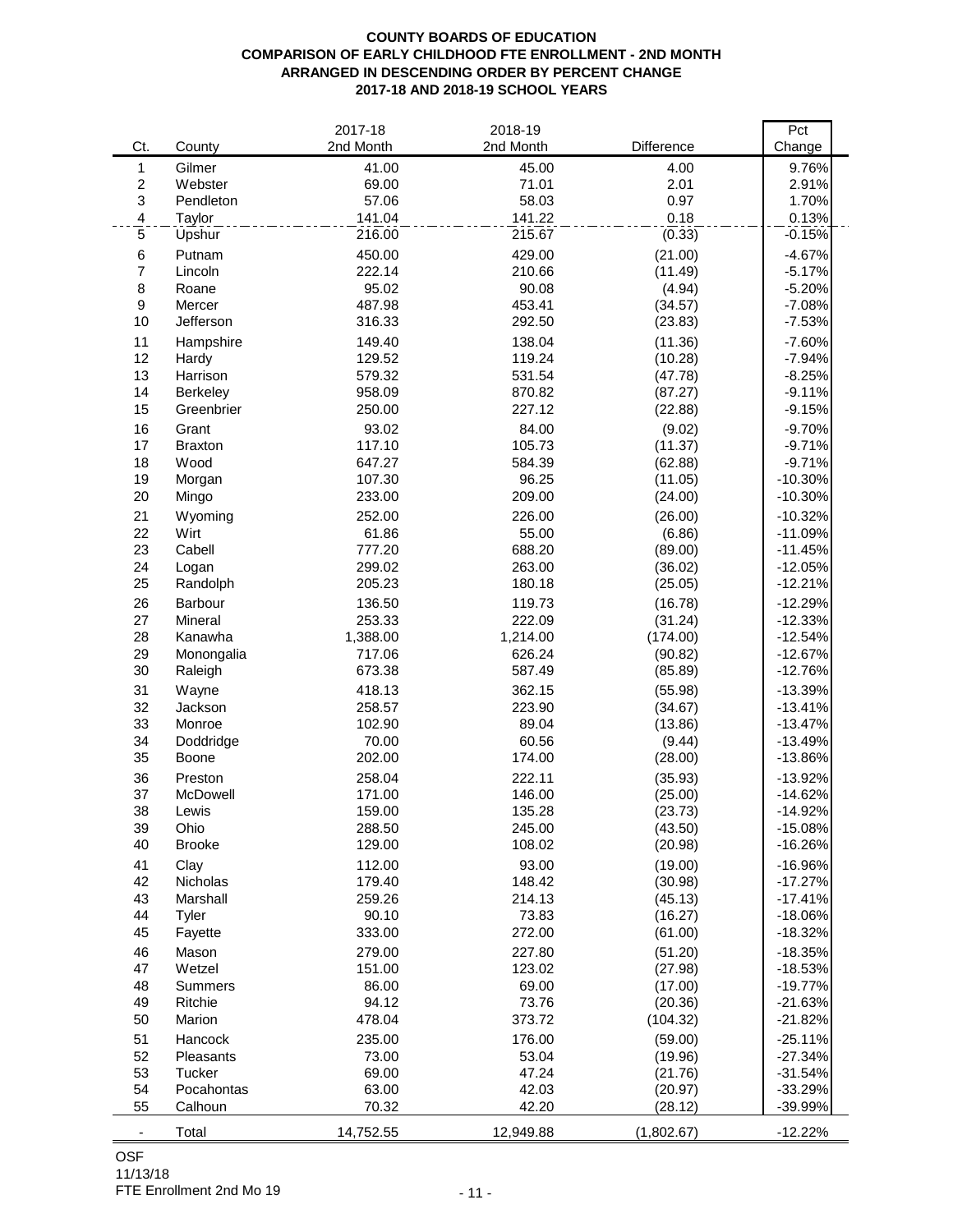# **COUNTY BOARDS OF EDUCATION COMPARISON OF KINDERGARTEN FTE ENROLLMENT - 2ND MONTH 2017-18 AND 2018-19 SCHOOL YEARS**

| 173.00<br>180.00<br>Barbour<br>7.00<br>4.05%<br>1,348.00<br>1,421.00<br>73.00<br>5.42%<br><b>Berkeley</b><br>7.00<br>2.98%<br>Boone<br>235.00<br>242.00<br>153.00<br>142.00<br>(11.00)<br>$-7.19%$<br><b>Braxton</b><br>187.00<br>163.00<br>(24.00)<br>$-12.83%$<br><b>Brooke</b><br>962.00<br>903.00<br>$-6.13%$<br>Cabell<br>(59.00)<br>79.00<br>6.76%<br>Calhoun<br>74.00<br>5.00<br>111.00<br>118.00<br>7.00<br>6.31%<br>Clay<br>8.00<br>73.00<br>81.00<br>10.96%<br>Doddridge<br>463.00<br>453.00<br>Fayette<br>(10.00)<br>$-2.16%$<br>58.00<br>41.00<br>Gilmer<br>(17.00)<br>$-29.31%$<br>Grant<br>106.00<br>16.98%<br>124.00<br>18.00<br>Greenbrier<br>328.00<br>344.00<br>16.00<br>4.88%<br>1.00<br>215.00<br>216.00<br>0.47%<br>Hampshire<br>276.00<br>24.00<br>8.70%<br>Hancock<br>300.00<br>183.00<br>167.00<br>(16.00)<br>$-8.74%$<br>Hardy<br>766.00<br>772.00<br>6.00<br>0.78%<br>Harrison<br>18.00<br>321.00<br>339.00<br>5.61%<br>Jackson<br>Jefferson<br>657.00<br>619.00<br>$-5.78%$<br>(38.00)<br>$-0.81%$<br>Kanawha<br>1,863.00<br>1,848.00<br>(15.00)<br>22.29%<br>Lewis<br>175.00<br>214.00<br>39.00<br>248.00<br>261.00<br>13.00<br>5.24%<br>Lincoln<br>398.00<br>375.00<br>(23.00)<br>$-5.78%$<br>Logan<br>602.00<br>600.00<br>(2.00)<br>$-0.33%$<br>Marion<br>368.00<br>351.00<br>(17.00)<br>$-4.62%$<br>Marshall<br>311.00<br>304.00<br>(7.00)<br>$-2.25%$<br>Mason<br>221.00<br>19.00<br>8.60%<br>McDowell<br>240.00<br>671.00<br>679.00<br>8.00<br>1.19%<br>Mercer<br>321.00<br>313.00<br>$-2.49%$<br>Mineral<br>(8.00)<br>$-6.33%$<br>332.00<br>311.00<br>(21.00)<br>Mingo<br>871.00<br>852.00<br>(19.00)<br>$-2.18%$<br>Monongalia<br>124.00<br>121.00<br>$-2.42%$<br>Monroe<br>(3.00)<br>171.00<br>155.00<br>$-9.36%$<br>Morgan<br>(16.00)<br>272.10<br>281.00<br>8.90<br>3.27%<br>Nicholas<br>Ohio<br>429.00<br>415.00<br>(14.00)<br>$-3.26%$<br>Pendleton<br>72.00<br>61.00<br>(11.00)<br>$-15.28%$<br>70.00<br>86.00<br>16.00<br>Pleasants<br>22.86%<br>Pocahontas<br>77.00<br>80.00<br>3.00<br>3.90%<br>334.00<br>10.00<br>3.09%<br>Preston<br>324.00<br>643.00<br>682.00<br>39.00<br>6.07%<br>Putnam<br>849.00<br>832.00<br>(17.00)<br>$-2.00%$<br>Raleigh<br>337.00<br>309.00<br>$-8.31%$<br>Randolph<br>(28.00)<br>Ritchie<br>92.00<br>95.00<br>3.00<br>3.26%<br>172.00<br>151.00<br>(21.00)<br>$-12.21%$<br>Roane<br>80.00<br>99.00<br>19.00<br>23.75%<br><b>Summers</b><br>4.00<br>2.19%<br>183.00<br>187.00<br>Taylor<br>80.00<br>83.00<br>3.00<br>3.75%<br>Tucker<br>Tyler<br>101.00<br>108.00<br>7.00<br>6.93%<br>12.00<br>275.00<br>287.00<br>4.36%<br>Upshur<br>(7.00)<br>$-1.43%$<br>Wayne<br>491.00<br>484.00<br>86.00<br>Webster<br>109.00<br>(23.00)<br>$-21.10%$<br>Wetzel<br>188.00<br>188.00<br>0.00%<br>Wirt<br>74.00<br>64.00<br>$-13.51%$<br>(10.00)<br>Wood<br>911.00<br>911.00<br>0.00%<br>(33.00)<br>324.00<br>291.00<br>$-10.19%$<br>Wyoming | County | 2017-18<br>2nd Month | 2018-19<br>2nd Month | Difference | Pct.<br>Change |
|----------------------------------------------------------------------------------------------------------------------------------------------------------------------------------------------------------------------------------------------------------------------------------------------------------------------------------------------------------------------------------------------------------------------------------------------------------------------------------------------------------------------------------------------------------------------------------------------------------------------------------------------------------------------------------------------------------------------------------------------------------------------------------------------------------------------------------------------------------------------------------------------------------------------------------------------------------------------------------------------------------------------------------------------------------------------------------------------------------------------------------------------------------------------------------------------------------------------------------------------------------------------------------------------------------------------------------------------------------------------------------------------------------------------------------------------------------------------------------------------------------------------------------------------------------------------------------------------------------------------------------------------------------------------------------------------------------------------------------------------------------------------------------------------------------------------------------------------------------------------------------------------------------------------------------------------------------------------------------------------------------------------------------------------------------------------------------------------------------------------------------------------------------------------------------------------------------------------------------------------------------------------------------------------------------------------------------------------------------------------------------------------------------------------------------------------------------------------------------------------------------------------------------------------------------------------------------------------------------------------------------------------------------------------------------------------------------------------------------------------------------------------------------------------------------------------------------------------------------------------------------------------------------|--------|----------------------|----------------------|------------|----------------|
|                                                                                                                                                                                                                                                                                                                                                                                                                                                                                                                                                                                                                                                                                                                                                                                                                                                                                                                                                                                                                                                                                                                                                                                                                                                                                                                                                                                                                                                                                                                                                                                                                                                                                                                                                                                                                                                                                                                                                                                                                                                                                                                                                                                                                                                                                                                                                                                                                                                                                                                                                                                                                                                                                                                                                                                                                                                                                                          |        |                      |                      |            |                |
|                                                                                                                                                                                                                                                                                                                                                                                                                                                                                                                                                                                                                                                                                                                                                                                                                                                                                                                                                                                                                                                                                                                                                                                                                                                                                                                                                                                                                                                                                                                                                                                                                                                                                                                                                                                                                                                                                                                                                                                                                                                                                                                                                                                                                                                                                                                                                                                                                                                                                                                                                                                                                                                                                                                                                                                                                                                                                                          |        |                      |                      |            |                |
|                                                                                                                                                                                                                                                                                                                                                                                                                                                                                                                                                                                                                                                                                                                                                                                                                                                                                                                                                                                                                                                                                                                                                                                                                                                                                                                                                                                                                                                                                                                                                                                                                                                                                                                                                                                                                                                                                                                                                                                                                                                                                                                                                                                                                                                                                                                                                                                                                                                                                                                                                                                                                                                                                                                                                                                                                                                                                                          |        |                      |                      |            |                |
|                                                                                                                                                                                                                                                                                                                                                                                                                                                                                                                                                                                                                                                                                                                                                                                                                                                                                                                                                                                                                                                                                                                                                                                                                                                                                                                                                                                                                                                                                                                                                                                                                                                                                                                                                                                                                                                                                                                                                                                                                                                                                                                                                                                                                                                                                                                                                                                                                                                                                                                                                                                                                                                                                                                                                                                                                                                                                                          |        |                      |                      |            |                |
|                                                                                                                                                                                                                                                                                                                                                                                                                                                                                                                                                                                                                                                                                                                                                                                                                                                                                                                                                                                                                                                                                                                                                                                                                                                                                                                                                                                                                                                                                                                                                                                                                                                                                                                                                                                                                                                                                                                                                                                                                                                                                                                                                                                                                                                                                                                                                                                                                                                                                                                                                                                                                                                                                                                                                                                                                                                                                                          |        |                      |                      |            |                |
|                                                                                                                                                                                                                                                                                                                                                                                                                                                                                                                                                                                                                                                                                                                                                                                                                                                                                                                                                                                                                                                                                                                                                                                                                                                                                                                                                                                                                                                                                                                                                                                                                                                                                                                                                                                                                                                                                                                                                                                                                                                                                                                                                                                                                                                                                                                                                                                                                                                                                                                                                                                                                                                                                                                                                                                                                                                                                                          |        |                      |                      |            |                |
|                                                                                                                                                                                                                                                                                                                                                                                                                                                                                                                                                                                                                                                                                                                                                                                                                                                                                                                                                                                                                                                                                                                                                                                                                                                                                                                                                                                                                                                                                                                                                                                                                                                                                                                                                                                                                                                                                                                                                                                                                                                                                                                                                                                                                                                                                                                                                                                                                                                                                                                                                                                                                                                                                                                                                                                                                                                                                                          |        |                      |                      |            |                |
|                                                                                                                                                                                                                                                                                                                                                                                                                                                                                                                                                                                                                                                                                                                                                                                                                                                                                                                                                                                                                                                                                                                                                                                                                                                                                                                                                                                                                                                                                                                                                                                                                                                                                                                                                                                                                                                                                                                                                                                                                                                                                                                                                                                                                                                                                                                                                                                                                                                                                                                                                                                                                                                                                                                                                                                                                                                                                                          |        |                      |                      |            |                |
|                                                                                                                                                                                                                                                                                                                                                                                                                                                                                                                                                                                                                                                                                                                                                                                                                                                                                                                                                                                                                                                                                                                                                                                                                                                                                                                                                                                                                                                                                                                                                                                                                                                                                                                                                                                                                                                                                                                                                                                                                                                                                                                                                                                                                                                                                                                                                                                                                                                                                                                                                                                                                                                                                                                                                                                                                                                                                                          |        |                      |                      |            |                |
|                                                                                                                                                                                                                                                                                                                                                                                                                                                                                                                                                                                                                                                                                                                                                                                                                                                                                                                                                                                                                                                                                                                                                                                                                                                                                                                                                                                                                                                                                                                                                                                                                                                                                                                                                                                                                                                                                                                                                                                                                                                                                                                                                                                                                                                                                                                                                                                                                                                                                                                                                                                                                                                                                                                                                                                                                                                                                                          |        |                      |                      |            |                |
|                                                                                                                                                                                                                                                                                                                                                                                                                                                                                                                                                                                                                                                                                                                                                                                                                                                                                                                                                                                                                                                                                                                                                                                                                                                                                                                                                                                                                                                                                                                                                                                                                                                                                                                                                                                                                                                                                                                                                                                                                                                                                                                                                                                                                                                                                                                                                                                                                                                                                                                                                                                                                                                                                                                                                                                                                                                                                                          |        |                      |                      |            |                |
|                                                                                                                                                                                                                                                                                                                                                                                                                                                                                                                                                                                                                                                                                                                                                                                                                                                                                                                                                                                                                                                                                                                                                                                                                                                                                                                                                                                                                                                                                                                                                                                                                                                                                                                                                                                                                                                                                                                                                                                                                                                                                                                                                                                                                                                                                                                                                                                                                                                                                                                                                                                                                                                                                                                                                                                                                                                                                                          |        |                      |                      |            |                |
|                                                                                                                                                                                                                                                                                                                                                                                                                                                                                                                                                                                                                                                                                                                                                                                                                                                                                                                                                                                                                                                                                                                                                                                                                                                                                                                                                                                                                                                                                                                                                                                                                                                                                                                                                                                                                                                                                                                                                                                                                                                                                                                                                                                                                                                                                                                                                                                                                                                                                                                                                                                                                                                                                                                                                                                                                                                                                                          |        |                      |                      |            |                |
|                                                                                                                                                                                                                                                                                                                                                                                                                                                                                                                                                                                                                                                                                                                                                                                                                                                                                                                                                                                                                                                                                                                                                                                                                                                                                                                                                                                                                                                                                                                                                                                                                                                                                                                                                                                                                                                                                                                                                                                                                                                                                                                                                                                                                                                                                                                                                                                                                                                                                                                                                                                                                                                                                                                                                                                                                                                                                                          |        |                      |                      |            |                |
|                                                                                                                                                                                                                                                                                                                                                                                                                                                                                                                                                                                                                                                                                                                                                                                                                                                                                                                                                                                                                                                                                                                                                                                                                                                                                                                                                                                                                                                                                                                                                                                                                                                                                                                                                                                                                                                                                                                                                                                                                                                                                                                                                                                                                                                                                                                                                                                                                                                                                                                                                                                                                                                                                                                                                                                                                                                                                                          |        |                      |                      |            |                |
|                                                                                                                                                                                                                                                                                                                                                                                                                                                                                                                                                                                                                                                                                                                                                                                                                                                                                                                                                                                                                                                                                                                                                                                                                                                                                                                                                                                                                                                                                                                                                                                                                                                                                                                                                                                                                                                                                                                                                                                                                                                                                                                                                                                                                                                                                                                                                                                                                                                                                                                                                                                                                                                                                                                                                                                                                                                                                                          |        |                      |                      |            |                |
|                                                                                                                                                                                                                                                                                                                                                                                                                                                                                                                                                                                                                                                                                                                                                                                                                                                                                                                                                                                                                                                                                                                                                                                                                                                                                                                                                                                                                                                                                                                                                                                                                                                                                                                                                                                                                                                                                                                                                                                                                                                                                                                                                                                                                                                                                                                                                                                                                                                                                                                                                                                                                                                                                                                                                                                                                                                                                                          |        |                      |                      |            |                |
|                                                                                                                                                                                                                                                                                                                                                                                                                                                                                                                                                                                                                                                                                                                                                                                                                                                                                                                                                                                                                                                                                                                                                                                                                                                                                                                                                                                                                                                                                                                                                                                                                                                                                                                                                                                                                                                                                                                                                                                                                                                                                                                                                                                                                                                                                                                                                                                                                                                                                                                                                                                                                                                                                                                                                                                                                                                                                                          |        |                      |                      |            |                |
|                                                                                                                                                                                                                                                                                                                                                                                                                                                                                                                                                                                                                                                                                                                                                                                                                                                                                                                                                                                                                                                                                                                                                                                                                                                                                                                                                                                                                                                                                                                                                                                                                                                                                                                                                                                                                                                                                                                                                                                                                                                                                                                                                                                                                                                                                                                                                                                                                                                                                                                                                                                                                                                                                                                                                                                                                                                                                                          |        |                      |                      |            |                |
|                                                                                                                                                                                                                                                                                                                                                                                                                                                                                                                                                                                                                                                                                                                                                                                                                                                                                                                                                                                                                                                                                                                                                                                                                                                                                                                                                                                                                                                                                                                                                                                                                                                                                                                                                                                                                                                                                                                                                                                                                                                                                                                                                                                                                                                                                                                                                                                                                                                                                                                                                                                                                                                                                                                                                                                                                                                                                                          |        |                      |                      |            |                |
|                                                                                                                                                                                                                                                                                                                                                                                                                                                                                                                                                                                                                                                                                                                                                                                                                                                                                                                                                                                                                                                                                                                                                                                                                                                                                                                                                                                                                                                                                                                                                                                                                                                                                                                                                                                                                                                                                                                                                                                                                                                                                                                                                                                                                                                                                                                                                                                                                                                                                                                                                                                                                                                                                                                                                                                                                                                                                                          |        |                      |                      |            |                |
|                                                                                                                                                                                                                                                                                                                                                                                                                                                                                                                                                                                                                                                                                                                                                                                                                                                                                                                                                                                                                                                                                                                                                                                                                                                                                                                                                                                                                                                                                                                                                                                                                                                                                                                                                                                                                                                                                                                                                                                                                                                                                                                                                                                                                                                                                                                                                                                                                                                                                                                                                                                                                                                                                                                                                                                                                                                                                                          |        |                      |                      |            |                |
|                                                                                                                                                                                                                                                                                                                                                                                                                                                                                                                                                                                                                                                                                                                                                                                                                                                                                                                                                                                                                                                                                                                                                                                                                                                                                                                                                                                                                                                                                                                                                                                                                                                                                                                                                                                                                                                                                                                                                                                                                                                                                                                                                                                                                                                                                                                                                                                                                                                                                                                                                                                                                                                                                                                                                                                                                                                                                                          |        |                      |                      |            |                |
|                                                                                                                                                                                                                                                                                                                                                                                                                                                                                                                                                                                                                                                                                                                                                                                                                                                                                                                                                                                                                                                                                                                                                                                                                                                                                                                                                                                                                                                                                                                                                                                                                                                                                                                                                                                                                                                                                                                                                                                                                                                                                                                                                                                                                                                                                                                                                                                                                                                                                                                                                                                                                                                                                                                                                                                                                                                                                                          |        |                      |                      |            |                |
|                                                                                                                                                                                                                                                                                                                                                                                                                                                                                                                                                                                                                                                                                                                                                                                                                                                                                                                                                                                                                                                                                                                                                                                                                                                                                                                                                                                                                                                                                                                                                                                                                                                                                                                                                                                                                                                                                                                                                                                                                                                                                                                                                                                                                                                                                                                                                                                                                                                                                                                                                                                                                                                                                                                                                                                                                                                                                                          |        |                      |                      |            |                |
|                                                                                                                                                                                                                                                                                                                                                                                                                                                                                                                                                                                                                                                                                                                                                                                                                                                                                                                                                                                                                                                                                                                                                                                                                                                                                                                                                                                                                                                                                                                                                                                                                                                                                                                                                                                                                                                                                                                                                                                                                                                                                                                                                                                                                                                                                                                                                                                                                                                                                                                                                                                                                                                                                                                                                                                                                                                                                                          |        |                      |                      |            |                |
|                                                                                                                                                                                                                                                                                                                                                                                                                                                                                                                                                                                                                                                                                                                                                                                                                                                                                                                                                                                                                                                                                                                                                                                                                                                                                                                                                                                                                                                                                                                                                                                                                                                                                                                                                                                                                                                                                                                                                                                                                                                                                                                                                                                                                                                                                                                                                                                                                                                                                                                                                                                                                                                                                                                                                                                                                                                                                                          |        |                      |                      |            |                |
|                                                                                                                                                                                                                                                                                                                                                                                                                                                                                                                                                                                                                                                                                                                                                                                                                                                                                                                                                                                                                                                                                                                                                                                                                                                                                                                                                                                                                                                                                                                                                                                                                                                                                                                                                                                                                                                                                                                                                                                                                                                                                                                                                                                                                                                                                                                                                                                                                                                                                                                                                                                                                                                                                                                                                                                                                                                                                                          |        |                      |                      |            |                |
|                                                                                                                                                                                                                                                                                                                                                                                                                                                                                                                                                                                                                                                                                                                                                                                                                                                                                                                                                                                                                                                                                                                                                                                                                                                                                                                                                                                                                                                                                                                                                                                                                                                                                                                                                                                                                                                                                                                                                                                                                                                                                                                                                                                                                                                                                                                                                                                                                                                                                                                                                                                                                                                                                                                                                                                                                                                                                                          |        |                      |                      |            |                |
|                                                                                                                                                                                                                                                                                                                                                                                                                                                                                                                                                                                                                                                                                                                                                                                                                                                                                                                                                                                                                                                                                                                                                                                                                                                                                                                                                                                                                                                                                                                                                                                                                                                                                                                                                                                                                                                                                                                                                                                                                                                                                                                                                                                                                                                                                                                                                                                                                                                                                                                                                                                                                                                                                                                                                                                                                                                                                                          |        |                      |                      |            |                |
|                                                                                                                                                                                                                                                                                                                                                                                                                                                                                                                                                                                                                                                                                                                                                                                                                                                                                                                                                                                                                                                                                                                                                                                                                                                                                                                                                                                                                                                                                                                                                                                                                                                                                                                                                                                                                                                                                                                                                                                                                                                                                                                                                                                                                                                                                                                                                                                                                                                                                                                                                                                                                                                                                                                                                                                                                                                                                                          |        |                      |                      |            |                |
|                                                                                                                                                                                                                                                                                                                                                                                                                                                                                                                                                                                                                                                                                                                                                                                                                                                                                                                                                                                                                                                                                                                                                                                                                                                                                                                                                                                                                                                                                                                                                                                                                                                                                                                                                                                                                                                                                                                                                                                                                                                                                                                                                                                                                                                                                                                                                                                                                                                                                                                                                                                                                                                                                                                                                                                                                                                                                                          |        |                      |                      |            |                |
|                                                                                                                                                                                                                                                                                                                                                                                                                                                                                                                                                                                                                                                                                                                                                                                                                                                                                                                                                                                                                                                                                                                                                                                                                                                                                                                                                                                                                                                                                                                                                                                                                                                                                                                                                                                                                                                                                                                                                                                                                                                                                                                                                                                                                                                                                                                                                                                                                                                                                                                                                                                                                                                                                                                                                                                                                                                                                                          |        |                      |                      |            |                |
|                                                                                                                                                                                                                                                                                                                                                                                                                                                                                                                                                                                                                                                                                                                                                                                                                                                                                                                                                                                                                                                                                                                                                                                                                                                                                                                                                                                                                                                                                                                                                                                                                                                                                                                                                                                                                                                                                                                                                                                                                                                                                                                                                                                                                                                                                                                                                                                                                                                                                                                                                                                                                                                                                                                                                                                                                                                                                                          |        |                      |                      |            |                |
|                                                                                                                                                                                                                                                                                                                                                                                                                                                                                                                                                                                                                                                                                                                                                                                                                                                                                                                                                                                                                                                                                                                                                                                                                                                                                                                                                                                                                                                                                                                                                                                                                                                                                                                                                                                                                                                                                                                                                                                                                                                                                                                                                                                                                                                                                                                                                                                                                                                                                                                                                                                                                                                                                                                                                                                                                                                                                                          |        |                      |                      |            |                |
|                                                                                                                                                                                                                                                                                                                                                                                                                                                                                                                                                                                                                                                                                                                                                                                                                                                                                                                                                                                                                                                                                                                                                                                                                                                                                                                                                                                                                                                                                                                                                                                                                                                                                                                                                                                                                                                                                                                                                                                                                                                                                                                                                                                                                                                                                                                                                                                                                                                                                                                                                                                                                                                                                                                                                                                                                                                                                                          |        |                      |                      |            |                |
|                                                                                                                                                                                                                                                                                                                                                                                                                                                                                                                                                                                                                                                                                                                                                                                                                                                                                                                                                                                                                                                                                                                                                                                                                                                                                                                                                                                                                                                                                                                                                                                                                                                                                                                                                                                                                                                                                                                                                                                                                                                                                                                                                                                                                                                                                                                                                                                                                                                                                                                                                                                                                                                                                                                                                                                                                                                                                                          |        |                      |                      |            |                |
|                                                                                                                                                                                                                                                                                                                                                                                                                                                                                                                                                                                                                                                                                                                                                                                                                                                                                                                                                                                                                                                                                                                                                                                                                                                                                                                                                                                                                                                                                                                                                                                                                                                                                                                                                                                                                                                                                                                                                                                                                                                                                                                                                                                                                                                                                                                                                                                                                                                                                                                                                                                                                                                                                                                                                                                                                                                                                                          |        |                      |                      |            |                |
|                                                                                                                                                                                                                                                                                                                                                                                                                                                                                                                                                                                                                                                                                                                                                                                                                                                                                                                                                                                                                                                                                                                                                                                                                                                                                                                                                                                                                                                                                                                                                                                                                                                                                                                                                                                                                                                                                                                                                                                                                                                                                                                                                                                                                                                                                                                                                                                                                                                                                                                                                                                                                                                                                                                                                                                                                                                                                                          |        |                      |                      |            |                |
|                                                                                                                                                                                                                                                                                                                                                                                                                                                                                                                                                                                                                                                                                                                                                                                                                                                                                                                                                                                                                                                                                                                                                                                                                                                                                                                                                                                                                                                                                                                                                                                                                                                                                                                                                                                                                                                                                                                                                                                                                                                                                                                                                                                                                                                                                                                                                                                                                                                                                                                                                                                                                                                                                                                                                                                                                                                                                                          |        |                      |                      |            |                |
|                                                                                                                                                                                                                                                                                                                                                                                                                                                                                                                                                                                                                                                                                                                                                                                                                                                                                                                                                                                                                                                                                                                                                                                                                                                                                                                                                                                                                                                                                                                                                                                                                                                                                                                                                                                                                                                                                                                                                                                                                                                                                                                                                                                                                                                                                                                                                                                                                                                                                                                                                                                                                                                                                                                                                                                                                                                                                                          |        |                      |                      |            |                |
|                                                                                                                                                                                                                                                                                                                                                                                                                                                                                                                                                                                                                                                                                                                                                                                                                                                                                                                                                                                                                                                                                                                                                                                                                                                                                                                                                                                                                                                                                                                                                                                                                                                                                                                                                                                                                                                                                                                                                                                                                                                                                                                                                                                                                                                                                                                                                                                                                                                                                                                                                                                                                                                                                                                                                                                                                                                                                                          |        |                      |                      |            |                |
|                                                                                                                                                                                                                                                                                                                                                                                                                                                                                                                                                                                                                                                                                                                                                                                                                                                                                                                                                                                                                                                                                                                                                                                                                                                                                                                                                                                                                                                                                                                                                                                                                                                                                                                                                                                                                                                                                                                                                                                                                                                                                                                                                                                                                                                                                                                                                                                                                                                                                                                                                                                                                                                                                                                                                                                                                                                                                                          |        |                      |                      |            |                |
|                                                                                                                                                                                                                                                                                                                                                                                                                                                                                                                                                                                                                                                                                                                                                                                                                                                                                                                                                                                                                                                                                                                                                                                                                                                                                                                                                                                                                                                                                                                                                                                                                                                                                                                                                                                                                                                                                                                                                                                                                                                                                                                                                                                                                                                                                                                                                                                                                                                                                                                                                                                                                                                                                                                                                                                                                                                                                                          |        |                      |                      |            |                |
|                                                                                                                                                                                                                                                                                                                                                                                                                                                                                                                                                                                                                                                                                                                                                                                                                                                                                                                                                                                                                                                                                                                                                                                                                                                                                                                                                                                                                                                                                                                                                                                                                                                                                                                                                                                                                                                                                                                                                                                                                                                                                                                                                                                                                                                                                                                                                                                                                                                                                                                                                                                                                                                                                                                                                                                                                                                                                                          |        |                      |                      |            |                |
|                                                                                                                                                                                                                                                                                                                                                                                                                                                                                                                                                                                                                                                                                                                                                                                                                                                                                                                                                                                                                                                                                                                                                                                                                                                                                                                                                                                                                                                                                                                                                                                                                                                                                                                                                                                                                                                                                                                                                                                                                                                                                                                                                                                                                                                                                                                                                                                                                                                                                                                                                                                                                                                                                                                                                                                                                                                                                                          |        |                      |                      |            |                |
|                                                                                                                                                                                                                                                                                                                                                                                                                                                                                                                                                                                                                                                                                                                                                                                                                                                                                                                                                                                                                                                                                                                                                                                                                                                                                                                                                                                                                                                                                                                                                                                                                                                                                                                                                                                                                                                                                                                                                                                                                                                                                                                                                                                                                                                                                                                                                                                                                                                                                                                                                                                                                                                                                                                                                                                                                                                                                                          |        |                      |                      |            |                |
|                                                                                                                                                                                                                                                                                                                                                                                                                                                                                                                                                                                                                                                                                                                                                                                                                                                                                                                                                                                                                                                                                                                                                                                                                                                                                                                                                                                                                                                                                                                                                                                                                                                                                                                                                                                                                                                                                                                                                                                                                                                                                                                                                                                                                                                                                                                                                                                                                                                                                                                                                                                                                                                                                                                                                                                                                                                                                                          |        |                      |                      |            |                |
|                                                                                                                                                                                                                                                                                                                                                                                                                                                                                                                                                                                                                                                                                                                                                                                                                                                                                                                                                                                                                                                                                                                                                                                                                                                                                                                                                                                                                                                                                                                                                                                                                                                                                                                                                                                                                                                                                                                                                                                                                                                                                                                                                                                                                                                                                                                                                                                                                                                                                                                                                                                                                                                                                                                                                                                                                                                                                                          |        |                      |                      |            |                |
|                                                                                                                                                                                                                                                                                                                                                                                                                                                                                                                                                                                                                                                                                                                                                                                                                                                                                                                                                                                                                                                                                                                                                                                                                                                                                                                                                                                                                                                                                                                                                                                                                                                                                                                                                                                                                                                                                                                                                                                                                                                                                                                                                                                                                                                                                                                                                                                                                                                                                                                                                                                                                                                                                                                                                                                                                                                                                                          |        |                      |                      |            |                |
|                                                                                                                                                                                                                                                                                                                                                                                                                                                                                                                                                                                                                                                                                                                                                                                                                                                                                                                                                                                                                                                                                                                                                                                                                                                                                                                                                                                                                                                                                                                                                                                                                                                                                                                                                                                                                                                                                                                                                                                                                                                                                                                                                                                                                                                                                                                                                                                                                                                                                                                                                                                                                                                                                                                                                                                                                                                                                                          |        |                      |                      |            |                |
|                                                                                                                                                                                                                                                                                                                                                                                                                                                                                                                                                                                                                                                                                                                                                                                                                                                                                                                                                                                                                                                                                                                                                                                                                                                                                                                                                                                                                                                                                                                                                                                                                                                                                                                                                                                                                                                                                                                                                                                                                                                                                                                                                                                                                                                                                                                                                                                                                                                                                                                                                                                                                                                                                                                                                                                                                                                                                                          |        |                      |                      |            |                |
|                                                                                                                                                                                                                                                                                                                                                                                                                                                                                                                                                                                                                                                                                                                                                                                                                                                                                                                                                                                                                                                                                                                                                                                                                                                                                                                                                                                                                                                                                                                                                                                                                                                                                                                                                                                                                                                                                                                                                                                                                                                                                                                                                                                                                                                                                                                                                                                                                                                                                                                                                                                                                                                                                                                                                                                                                                                                                                          |        |                      |                      |            |                |
|                                                                                                                                                                                                                                                                                                                                                                                                                                                                                                                                                                                                                                                                                                                                                                                                                                                                                                                                                                                                                                                                                                                                                                                                                                                                                                                                                                                                                                                                                                                                                                                                                                                                                                                                                                                                                                                                                                                                                                                                                                                                                                                                                                                                                                                                                                                                                                                                                                                                                                                                                                                                                                                                                                                                                                                                                                                                                                          | Total  | 19,518.10            | 19,442.00            | (76.10)    | $-0.39%$       |

OSF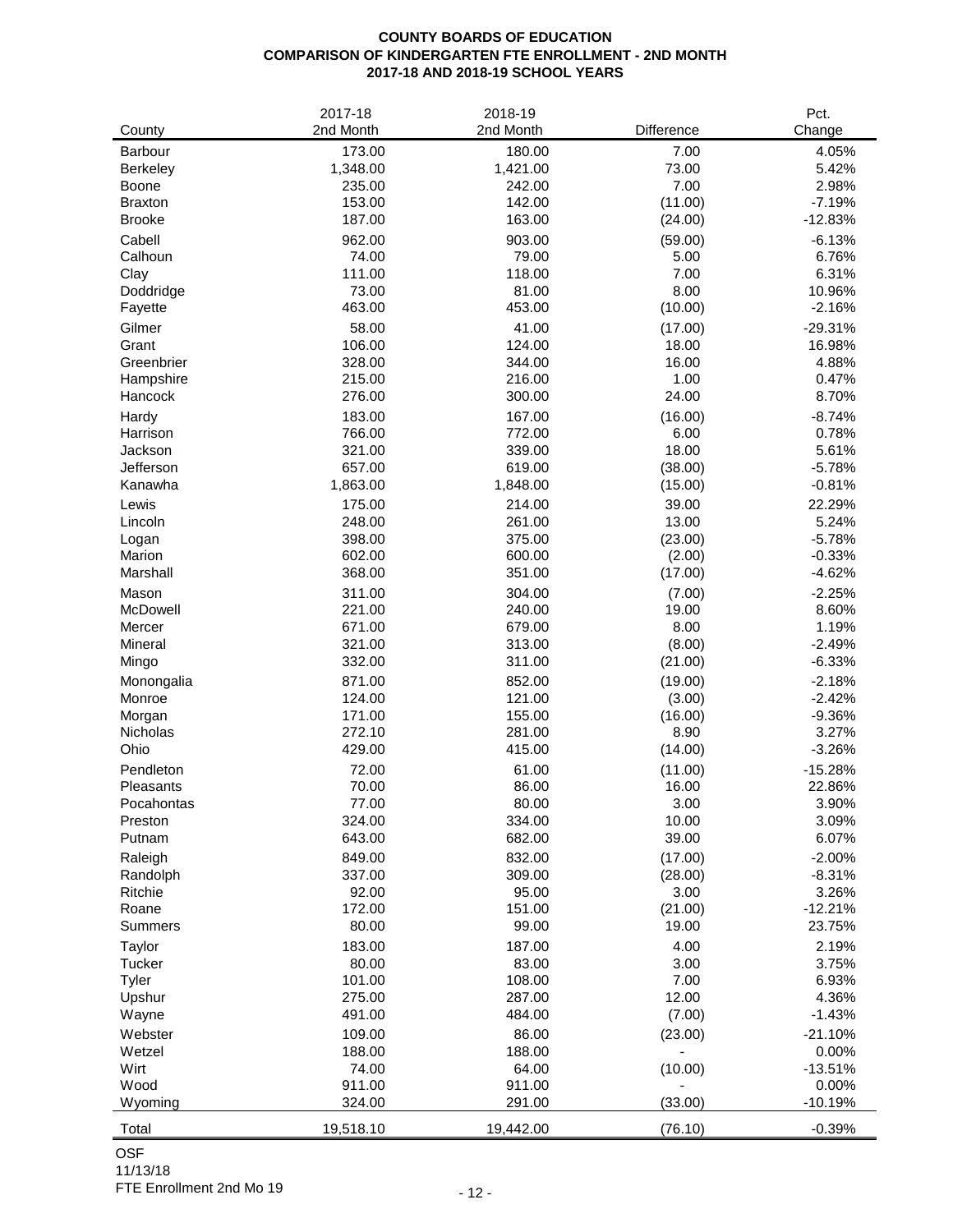## **COUNTY BOARDS OF EDUCATION COMPARISON OF KINDERGARTEN FTE ENROLLMENT - 2ND MONTH ARRANGED IN DESCENDING ORDER BY NUMBER OF STUDENTS 2017-18 AND 2018-19 SCHOOL YEARS**

|                |                | 2017-18          | 2018-19          |                  | Pct.                 |
|----------------|----------------|------------------|------------------|------------------|----------------------|
| Ct.            | County         | 2nd Month        | 2nd Month        | Difference       | Change               |
| 1              | Berkeley       | 1,348.00         | 1,421.00         | 73.00            | 5.42%                |
| $\overline{c}$ | Lewis          | 175.00           | 214.00           | 39.00            | 22.29%               |
| $\overline{c}$ | Putnam         | 643.00           | 682.00           | 39.00            | 6.07%                |
| 4              | Hancock        | 276.00           | 300.00           | 24.00            | 8.70%                |
| 5              | McDowell       | 221.00           | 240.00           | 19.00            | 8.60%                |
| 5              | Summers        | 80.00            | 99.00            | 19.00            | 23.75%               |
| $\overline{7}$ | Grant          | 106.00           | 124.00           | 18.00            | 16.98%               |
| $\overline{7}$ | Jackson        | 321.00           | 339.00           | 18.00            | 5.61%                |
| 9              | Greenbrier     | 328.00           | 344.00           | 16.00            | 4.88%                |
| 9              | Pleasants      | 70.00            | 86.00            | 16.00            | 22.86%               |
| 11             | Lincoln        | 248.00           | 261.00           | 13.00            | 5.24%                |
| 12             | Upshur         | 275.00           | 287.00           | 12.00            | 4.36%                |
| 13             | Preston        | 324.00           | 334.00           | 10.00            | 3.09%                |
| 14             | Nicholas       | 272.10           | 281.00           | 8.90             | 3.27%                |
| 15             | Doddridge      | 73.00            | 81.00            | 8.00             | 10.96%               |
| 15             | Mercer         | 671.00           | 679.00           | 8.00             | 1.19%                |
| 17             | Barbour        | 173.00           | 180.00           | 7.00             | 4.05%                |
| 17             | Boone          | 235.00           | 242.00           | 7.00             | 2.98%                |
| 17             | Clay           | 111.00           | 118.00           | 7.00             | 6.31%                |
| 17             | Tyler          | 101.00           | 108.00           | 7.00             | 6.93%                |
| 21             | Harrison       | 766.00           | 772.00           | 6.00             | 0.78%                |
| 22             | Calhoun        | 74.00            | 79.00            | 5.00             | 6.76%                |
| 23             | Taylor         | 183.00           | 187.00           | 4.00             | 2.19%                |
| 24             | Pocahontas     | 77.00            | 80.00            | 3.00             | 3.90%                |
| 24             | Ritchie        | 92.00            | 95.00            | 3.00             | 3.26%                |
|                |                |                  |                  |                  |                      |
| 24             | Tucker         | 80.00            | 83.00            | 3.00             | 3.75%                |
| 27             | Hampshire      | 215.00           | 216.00           | 1.00             | 0.47%                |
| 28<br>28       | Wetzel<br>Wood | 188.00           | 188.00<br>911.00 |                  | 0.00%<br>0.00%       |
| 30             | Marion         | 911.00<br>602.00 | 600.00           | (2.00)           | $-0.33%$             |
|                |                |                  |                  |                  |                      |
| 31             | Monroe         | 124.00           | 121.00           | (3.00)           | $-2.42%$             |
| 32             | Mason          | 311.00           | 304.00           | (7.00)           | $-2.25%$             |
| 32             | Wayne          | 491.00           | 484.00           | (7.00)<br>(8.00) | $-1.43%$             |
| 34             | Mineral        | 321.00           | 313.00           |                  | $-2.49%$<br>$-2.16%$ |
| 35             | Fayette        | 463.00           | 453.00           | (10.00)          |                      |
| 35             | Wirt           | 74.00            | 64.00            | (10.00)          | $-13.51%$            |
| 37             | <b>Braxton</b> | 153.00           | 142.00           | (11.00)          | $-7.19%$             |
| 37             | Pendleton      | 72.00            | 61.00            | (11.00)          | $-15.28%$            |
| 39             | Ohio           | 429.00           | 415.00           | (14.00)          | $-3.26%$             |
| 40             | Kanawha        | 1,863.00         | 1,848.00         | (15.00)          | $-0.81%$             |
| 41             | Hardy          | 183.00           | 167.00           | (16.00)          | $-8.74%$             |
| 41             | Morgan         | 171.00           | 155.00           | (16.00)          | $-9.36%$             |
| 43             | Gilmer         | 58.00            | 41.00            | (17.00)          | $-29.31%$            |
| 43             | Marshall       | 368.00           | 351.00           | (17.00)          | $-4.62%$             |
| 43             | Raleigh        | 849.00           | 832.00           | (17.00)          | $-2.00%$             |
| 46             | Monongalia     | 871.00           | 852.00           | (19.00)          | $-2.18%$             |
| 47             | Mingo          | 332.00           | 311.00           | (21.00)          | $-6.33%$             |
| 47             | Roane          | 172.00           | 151.00           | (21.00)          | $-12.21%$            |
| 49             | Logan          | 398.00           | 375.00           | (23.00)          | $-5.78%$             |
| 49             | Webster        | 109.00           | 86.00            | (23.00)          | $-21.10%$            |
| 51             | <b>Brooke</b>  | 187.00           | 163.00           | (24.00)          | $-12.83%$            |
| 52             | Randolph       | 337.00           | 309.00           | (28.00)          | $-8.31%$             |
| 53             | Wyoming        | 324.00           | 291.00           | (33.00)          | $-10.19%$            |
| 54             | Jefferson      | 657.00           | 619.00           | (38.00)          | $-5.78%$             |
| 55             | Cabell         | 962.00           | 903.00           | (59.00)          | $-6.13%$             |
| $\blacksquare$ | Total          | 19,518.10        | 19,442.00        | (76.10)          | $-0.39%$             |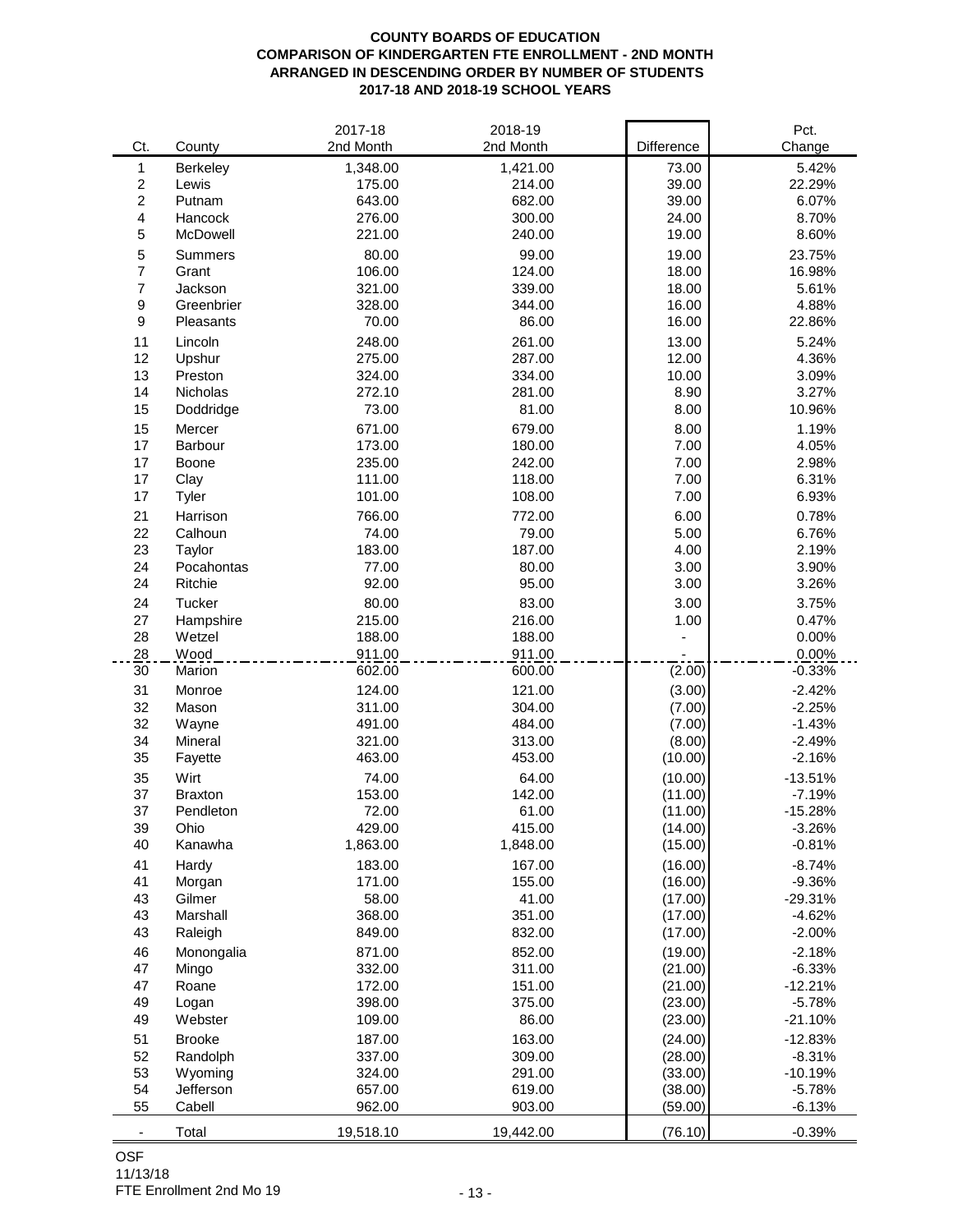## **COUNTY BOARDS OF EDUCATION COMPARISON OF KINDERGARTEN FTE ENROLLMENT - 2ND MONTH ARRANGED IN DESCENDING ORDER BY PERCENT CHANGE 2017-18 AND 2018-19 SCHOOL YEARS**

|                           |                | 2017-18   | 2018-19   |            | Pct.      |
|---------------------------|----------------|-----------|-----------|------------|-----------|
| Ct.                       | County         | 2nd Month | 2nd Month | Difference | Change    |
| 1                         | Summers        | 80.00     | 99.00     | 19.00      | 23.75%    |
| $\sqrt{2}$                | Pleasants      | 70.00     | 86.00     | 16.00      | 22.86%    |
| $\ensuremath{\mathsf{3}}$ | Lewis          | 175.00    | 214.00    | 39.00      | 22.29%    |
| 4                         | Grant          | 106.00    | 124.00    | 18.00      | 16.98%    |
| $\mathbf 5$               | Doddridge      | 73.00     | 81.00     | 8.00       | 10.96%    |
| 6                         | Hancock        | 276.00    | 300.00    | 24.00      | 8.70%     |
| $\overline{7}$            | McDowell       | 221.00    | 240.00    | 19.00      | 8.60%     |
| 8                         | Tyler          | 101.00    | 108.00    | 7.00       | 6.93%     |
| $\boldsymbol{9}$          | Calhoun        | 74.00     | 79.00     | 5.00       | 6.76%     |
| 10                        | Clay           | 111.00    | 118.00    | 7.00       | 6.31%     |
| 11                        | Putnam         | 643.00    | 682.00    | 39.00      | 6.07%     |
| 12                        | Jackson        | 321.00    | 339.00    | 18.00      | 5.61%     |
| 13                        | Berkeley       | 1,348.00  | 1,421.00  | 73.00      | 5.42%     |
| 14                        | Lincoln        | 248.00    | 261.00    | 13.00      | 5.24%     |
| 15                        | Greenbrier     | 328.00    | 344.00    | 16.00      | 4.88%     |
| 16                        | Upshur         | 275.00    | 287.00    | 12.00      | 4.36%     |
| 17                        | Barbour        | 173.00    | 180.00    | 7.00       | 4.05%     |
| 18                        | Pocahontas     | 77.00     | 80.00     | 3.00       | 3.90%     |
| 18                        | Tucker         | 80.00     | 83.00     | 3.00       | 3.75%     |
| 20                        | Nicholas       | 272.10    | 281.00    | 8.90       | 3.27%     |
| 21                        | Ritchie        | 92.00     | 95.00     | 3.00       | 3.26%     |
| 22                        | Preston        | 324.00    | 334.00    | 10.00      | 3.09%     |
| 23                        | Boone          | 235.00    | 242.00    | 7.00       | 2.98%     |
| 24                        | Taylor         | 183.00    | 187.00    | 4.00       | 2.19%     |
| 25                        | Mercer         | 671.00    | 679.00    | 8.00       | 1.19%     |
| 26                        | Harrison       | 766.00    | 772.00    | 6.00       | 0.78%     |
| 27                        | Hampshire      | 215.00    | 216.00    | 1.00       | 0.47%     |
| 28                        | Wetzel         | 188.00    | 188.00    |            | 0.00%     |
| 28                        | Wood           | 911.00    | 911.00    |            | 0.00%     |
| 30                        | Marion         | 602.00    | 600.00    | (2.00)     | $-0.33%$  |
| 31                        | Kanawha        | 1,863.00  | 1,848.00  | (15.00)    | $-0.81%$  |
| 32                        | Wayne          | 491.00    | 484.00    | (7.00)     | $-1.43%$  |
| 33                        | Raleigh        | 849.00    | 832.00    | (17.00)    | $-2.00%$  |
| 34                        | Fayette        | 463.00    | 453.00    | (10.00)    | $-2.16%$  |
| 35                        | Monongalia     | 871.00    | 852.00    | (19.00)    | $-2.18%$  |
| 36                        | Mason          | 311.00    | 304.00    | (7.00)     | $-2.25%$  |
| 37                        | Monroe         | 124.00    | 121.00    | (3.00)     | $-2.42%$  |
| 38                        | Mineral        | 321.00    | 313.00    | (8.00)     | $-2.49%$  |
| 39                        | Ohio           | 429.00    | 415.00    | (14.00)    | $-3.26%$  |
| 40                        | Marshall       | 368.00    | 351.00    | (17.00)    | $-4.62%$  |
| 41                        | Logan          | 398.00    | 375.00    | (23.00)    | $-5.78%$  |
| 42                        | Jefferson      | 657.00    | 619.00    | (38.00)    | $-5.78%$  |
| 43                        | Cabell         | 962.00    | 903.00    | (59.00)    | $-6.13%$  |
| 44                        | Mingo          | 332.00    | 311.00    | (21.00)    | $-6.33%$  |
| 45                        | <b>Braxton</b> | 153.00    | 142.00    | (11.00)    | $-7.19%$  |
| 46                        | Randolph       | 337.00    | 309.00    | (28.00)    | $-8.31%$  |
| 47                        | Hardy          | 183.00    | 167.00    | (16.00)    | $-8.74%$  |
| 47                        | Morgan         | 171.00    | 155.00    | (16.00)    | $-9.36%$  |
| 49                        | Wyoming        | 324.00    | 291.00    | (33.00)    | $-10.19%$ |
| 50                        | Roane          | 172.00    | 151.00    | (21.00)    | $-12.21%$ |
| 51                        | <b>Brooke</b>  | 187.00    | 163.00    | (24.00)    | $-12.83%$ |
| 52                        | Wirt           | 74.00     | 64.00     | (10.00)    | $-13.51%$ |
| 53                        | Pendleton      | 72.00     | 61.00     | (11.00)    | $-15.28%$ |
| 54                        | Webster        | 109.00    | 86.00     | (23.00)    | $-21.10%$ |
| 55                        | Gilmer         | 58.00     | 41.00     | (17.00)    | $-29.31%$ |
| $\blacksquare$            | Total          | 19,518.10 | 19,442.00 | (76.10)    | $-0.39%$  |